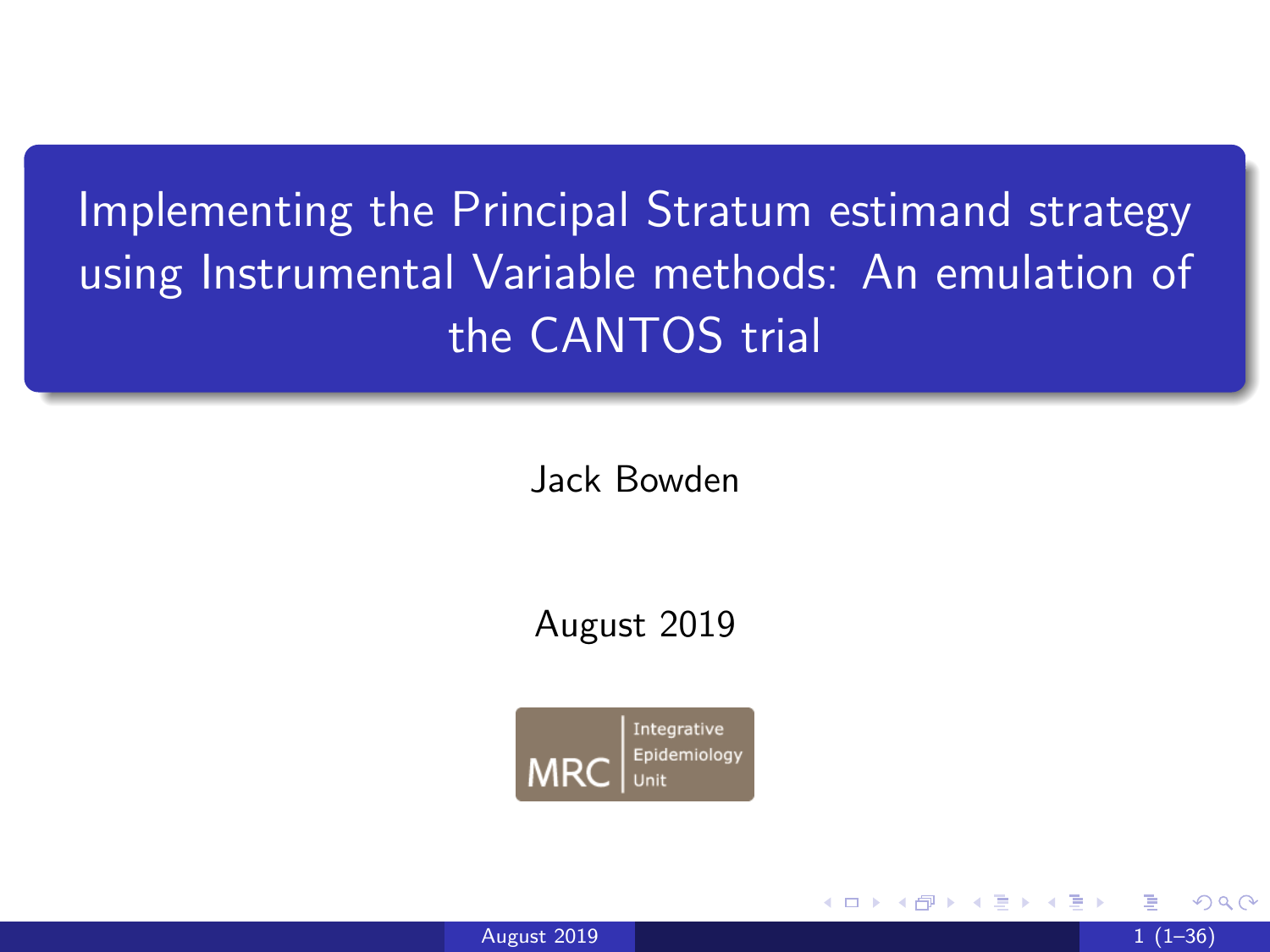## Causal inference in trials, a popular view

- 'The language, terminology or notation of causal inference is unnecessary in RCTS'
- 'Randomization allows us to unambiguously interpret treatment effect estimates as causal estimates (if you must use that word)'
- So do we really need DAGs, potential outcomes & fancy causal inference methods?
- As a statistician working in Epidemiology for the last 6 years, I want to convince you that these tools are useful for trials and the Estimand Framework
- Focus on Instrumental Variable methods

つひひ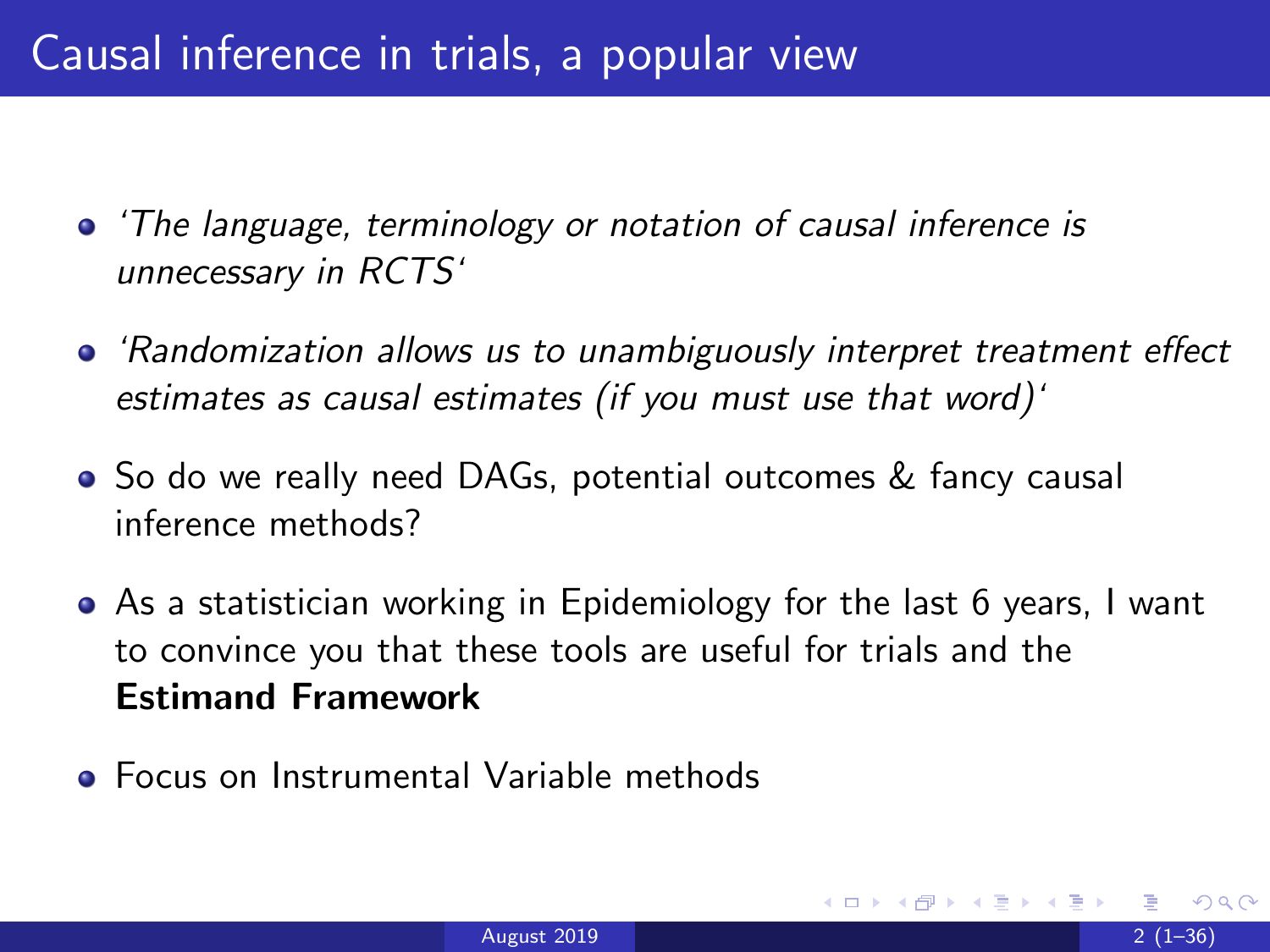- I will try to give an explanation of
	- ITT analysis
	- Principal Stratification
	- IV regression
- Explain the danger of being seduced by Principal Stratification
- Try to clarify the interpretation of causal estimates in the presence of treatment effect heterogeneity
	- & how this assumption can be relaxed with extended two-parameter causal models
- So please bear with me, it has real relevance to CANTOS!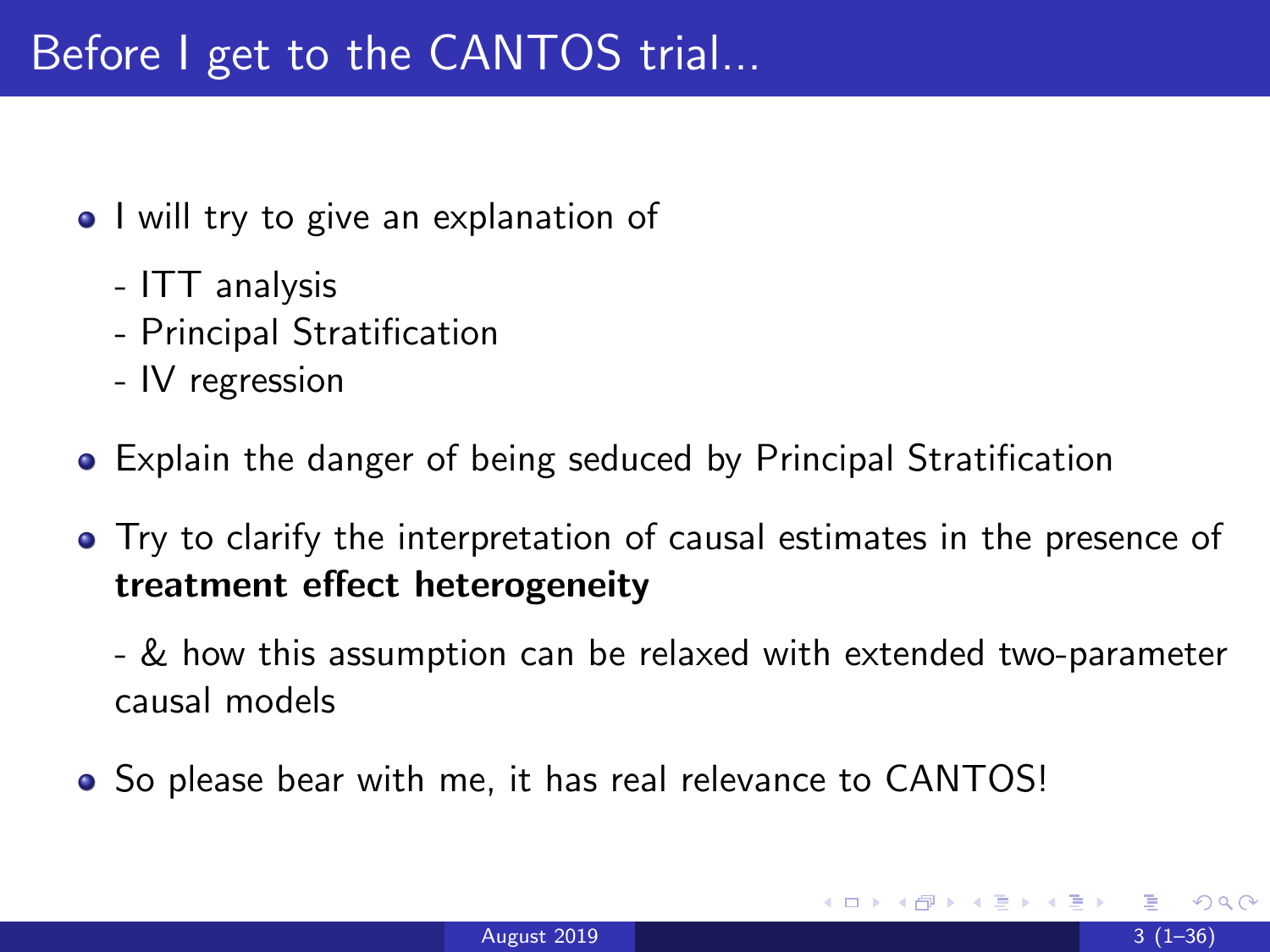

- Random assignment perfectly predicts treatment received, so nothing else can
- A standard comparison of patient outcomes across randomized groups tells us about the average causal effect of treatment

$$
ITT \text{ effect} = E[Y|R = 1] - E[Y|R = 0] = \text{causal effect}
$$

• Using the potential outcomes notation

$$
E[Y(R=1)-Y(R=0)]
$$

 $\leftarrow$   $\Box$ 

4 E X 4 E X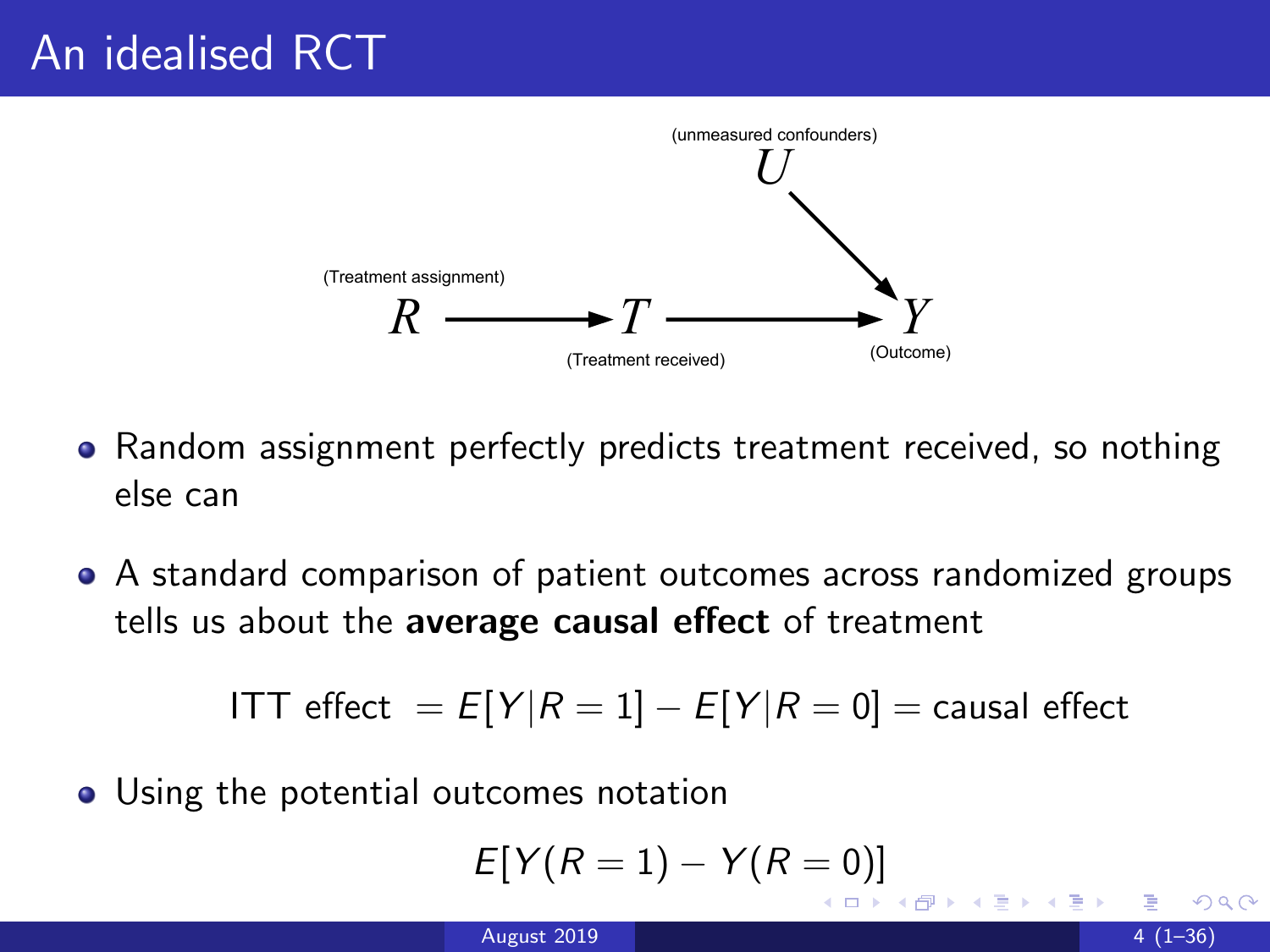### Randomization is the ultimate Instrumental Variable



- IV1: Randomization predicts treatment
- IV2: Randomization is independent of everything else
- IV3: Randomization only affects patient outcomes via treatment

14 E K 4 E K

∢ □ ▶ ⊣ *←* □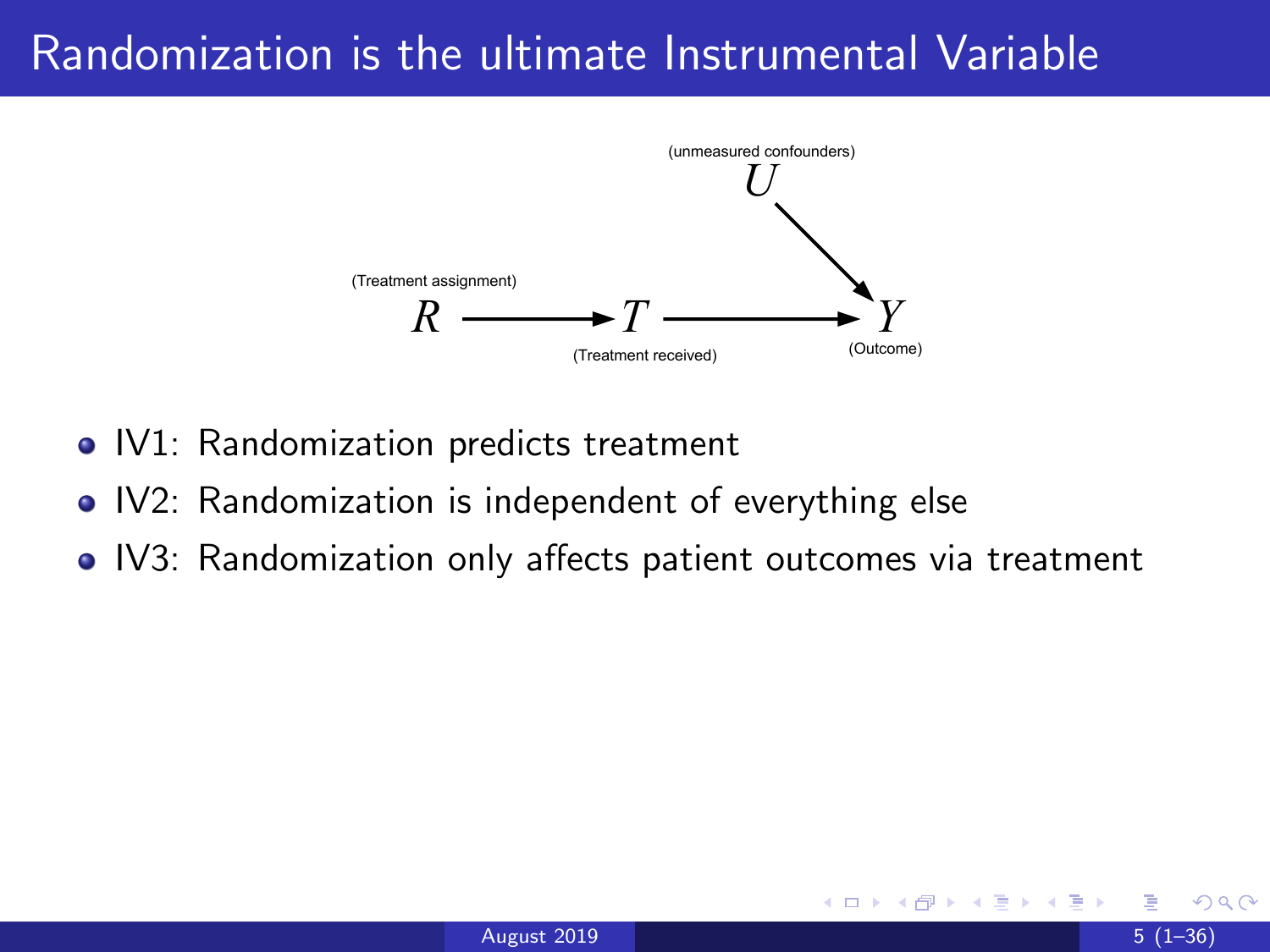## Randomization is the ultimate Instrumental Variable



- IV1: Randomization predicts treatment
- IV2: Randomization is independent of everything else
- IV3: Randomization only affects patient outcomes via treatment
- What if (potentially unmeasured) post-randomization factors could influence patient adherence to the treatment & the outcome?
- Standard as treated and per-protocol analyses will be biased
- Adjust for all confounders in the ITT analysis? Yes, if possible
- But, randomization is still a valid IV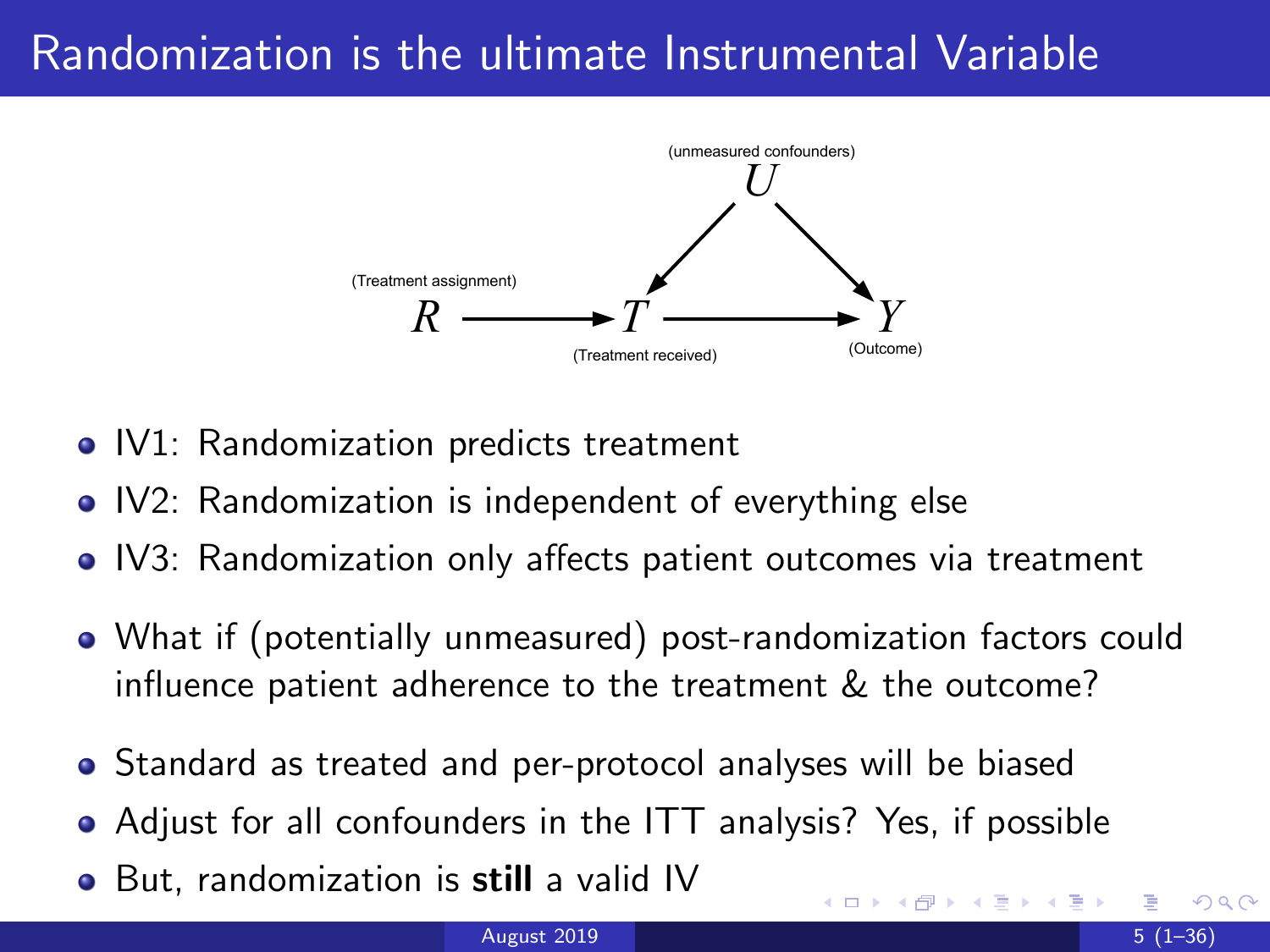## Causal inference in trials: the Estimand Framework

- The ICH E-9 Addendum is forcing trialists to be much more forward thinking and upfront about the issue of Intercurrent Events
- **•** An intercurrent event is

'any event occurring between the initial randomization of a patient and the observation of their final outcome which complicates the description and interpretation of the treatment effect'

- Trialists must have an 'Estimand Strategy'
- So what strategies do IV methods have a role in delivering?
- Estimands and Sensitivity Analysis in Clinical Trials. ICH Harmonised guideline 2017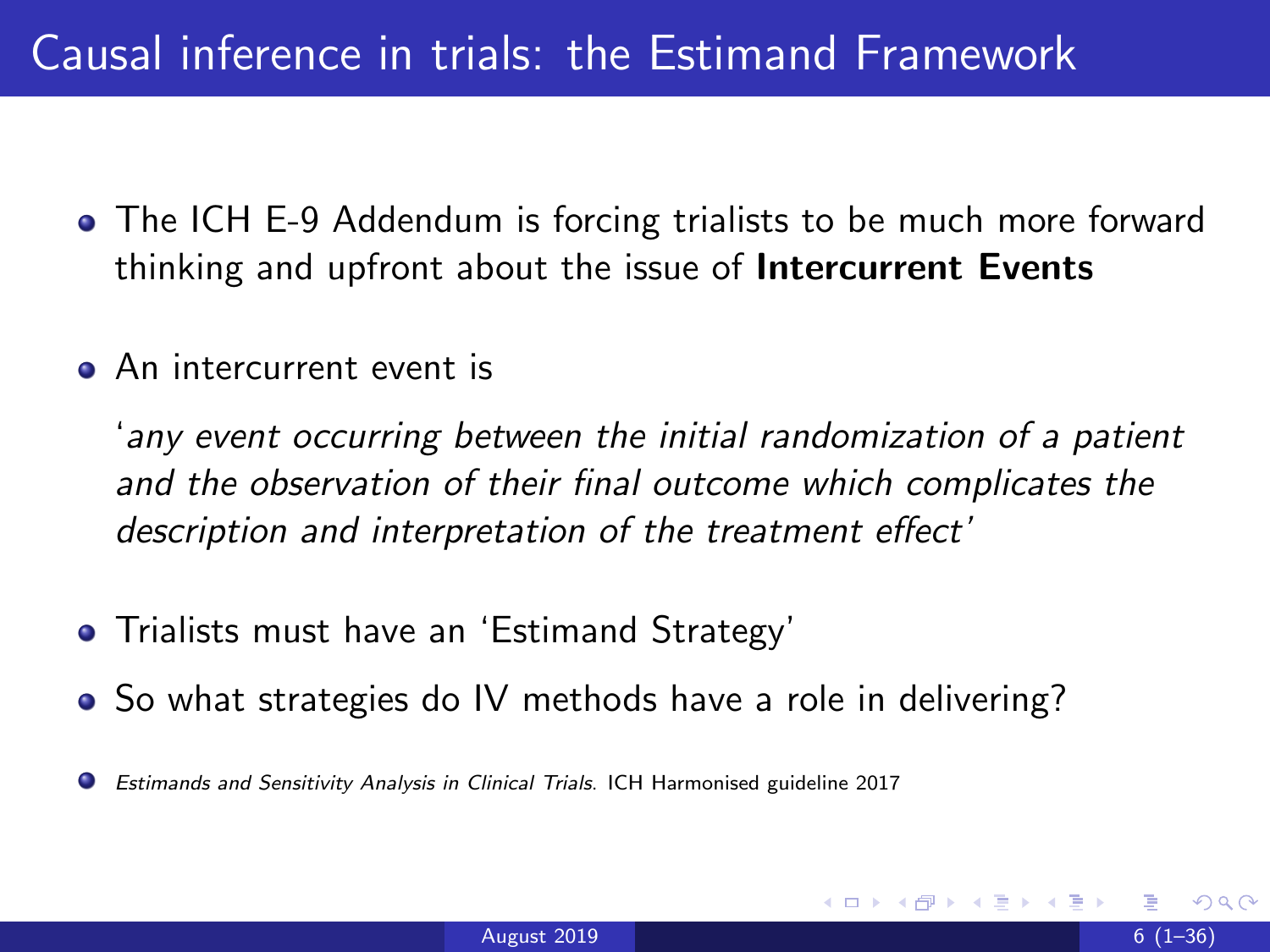## Causal inference in trials: the Estimand Framework

- Treatment policy strategy: Occurrence of the intercurrent event is deemed to be irrelevant, all patient outcomes are used regardless of whether the intercurrent event occurred or not
	- Can be obtained via an ITT analysis
- **Principal Stratum strategy:** Estimate the treatment effect in a target population for whom the intercurrent event would not occur
	- Most naturally obtained using Principal Stratification
- Frangakis CE, Rubin DB. Principal stratification in causal inference. Biometrics. 2002;58:21–9.
- Hypothetical strategy: Estimate the outcome variable (and from that the treatment effect) under the hypothetical scenario in which the intercurrent event did not not occur
	- IV methods?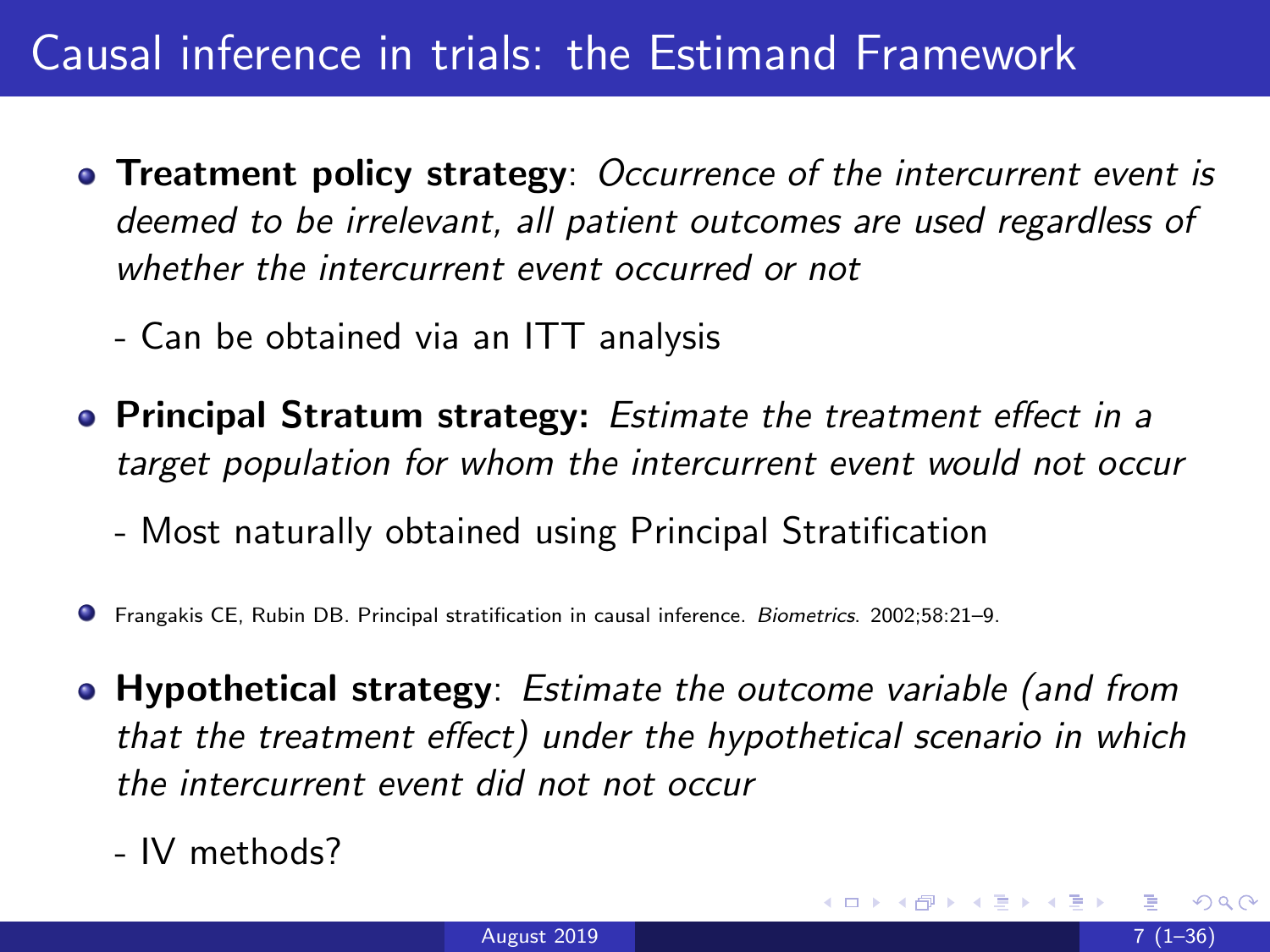

- Assume R and T are binary  $(0,1)$  variables
- Treatment non-compliance means R may not equal  $T$
- Common set up in academic world
- Assume outcome continuous/binary  $\&$  trt effect  $=$  mean/risk diff.

∢ ロ ▶ . ∢ 伺 ▶ . ∢ ヨ ▶ . ∢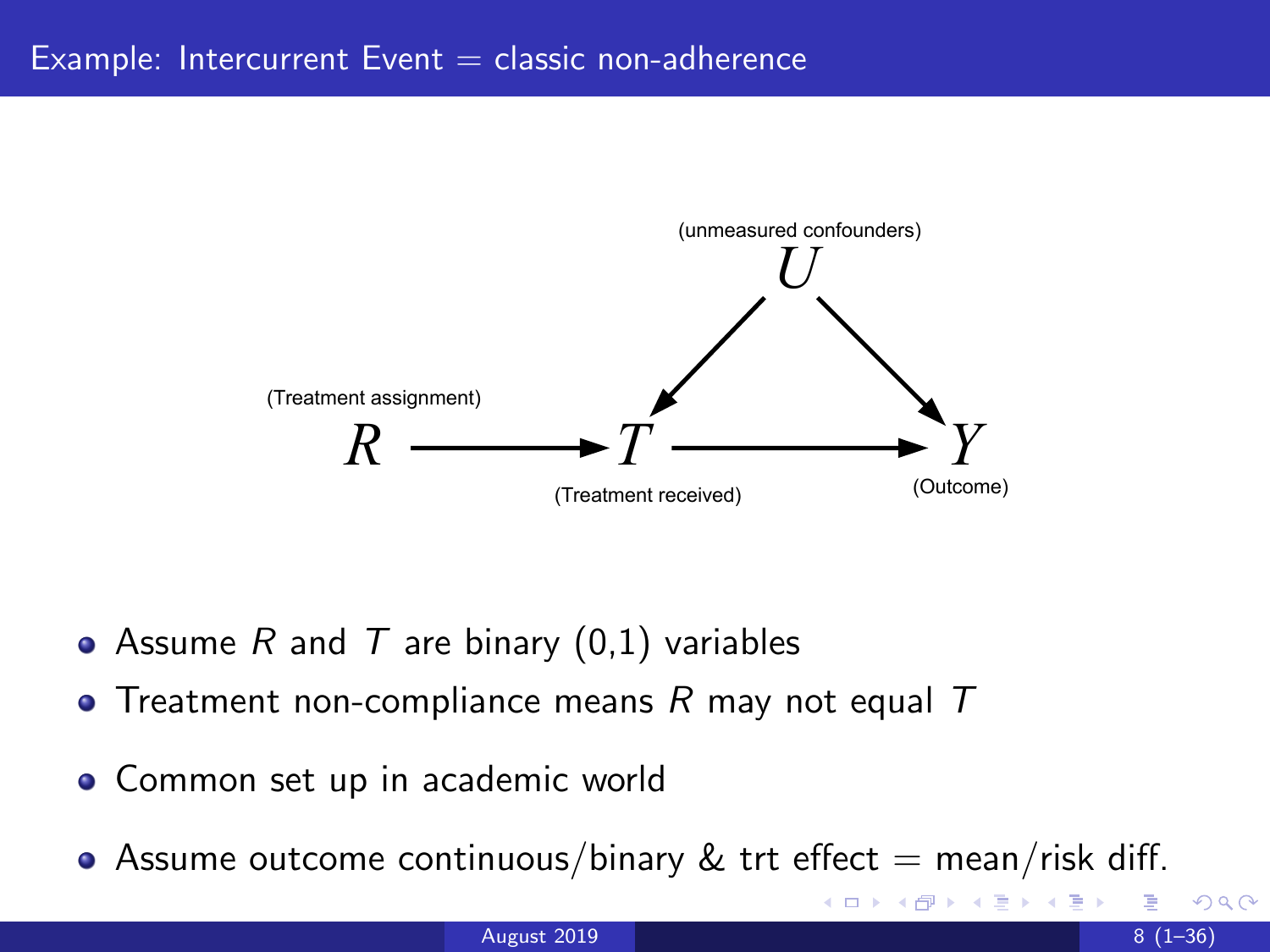#### Compliance classes using potential outcomes

- Define the four Principal Strata
- Never Takers:  $T(R = 0) = T(R = 1) = 0$
- Always Takers:  $T(0) = T(1) = 1$
- Compliers:  $T(0) = 0, T(1) = 1.$
- Defiers:  $T(0) = 1, T(1) = 0$
- **•** The Principal Stratum estimand might then be the ITT effect within compliers
	- $-E[Y|R=1, T(0)=0, T(1)=1]-E[Y|R=0, T(0)=0, T(1)=1]$
	- Referred to as the Complier Average Causal Effect (CACE)

 $\Omega$ 

**K ロ ト K 伺 ト K ヨ ト K ヨ ト**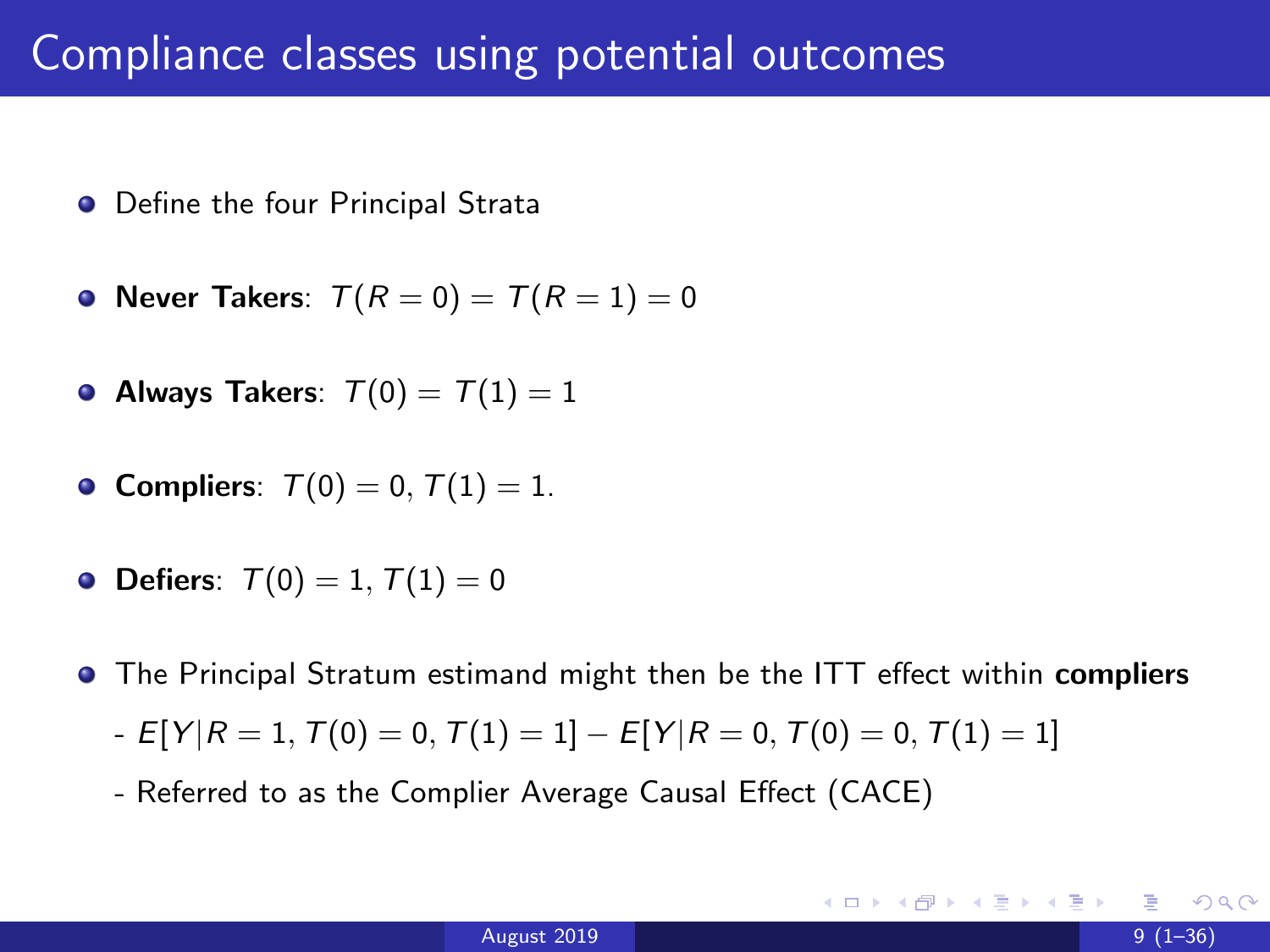

 $\Omega$ 

医毛囊 医牙骨下的

◂**◻▸ ◂◚▸**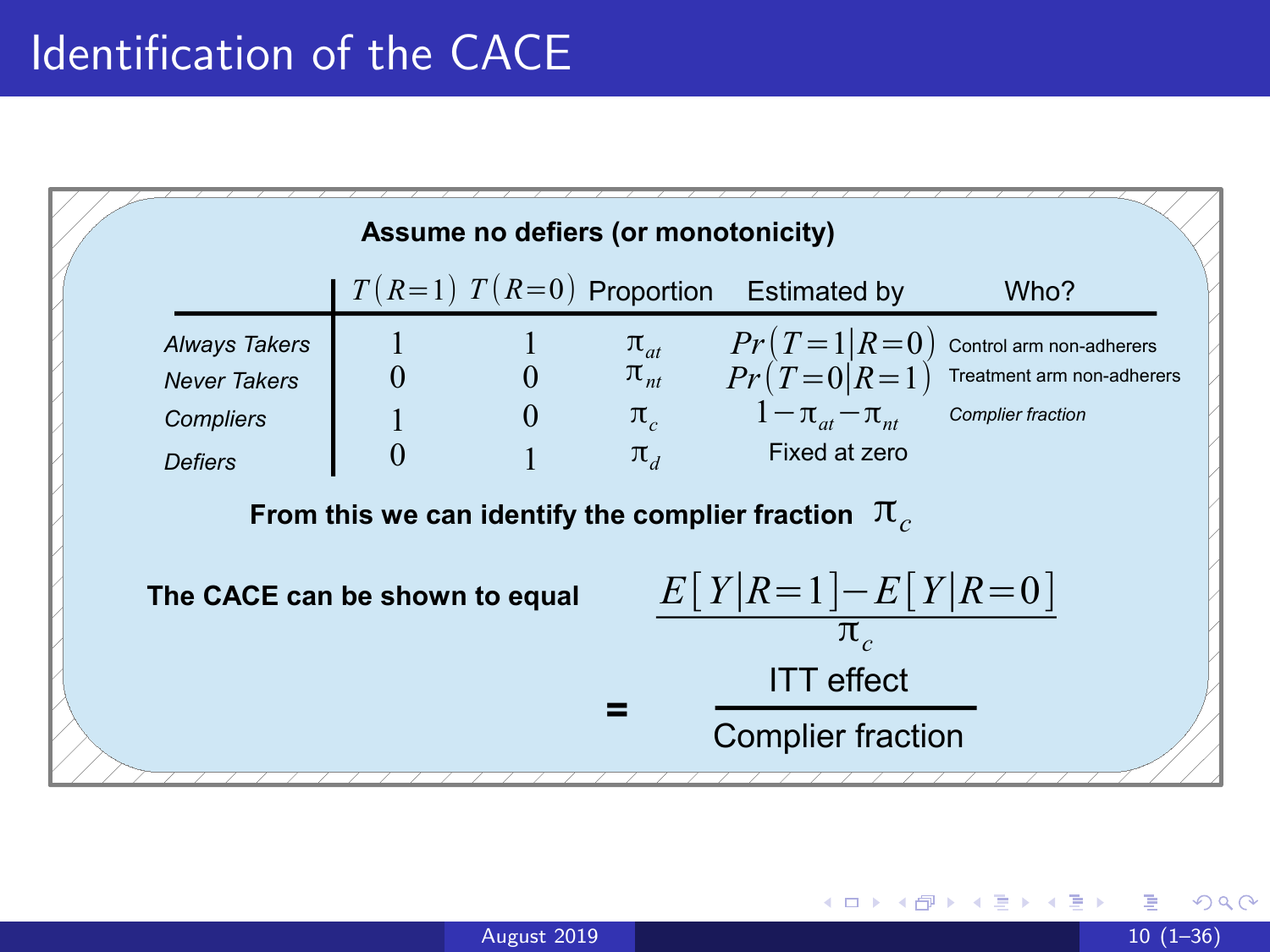## DAG intuition



- Randomization is a perfect IV in Compliers
	- $-$  ITT effect  $=$  causal effect of treatment
- Randomization fails the most basic IV test (of not predicting treatment) in the Always and Never Takers
- Doesn't mean Always and Never Takers would experience a zero treatment under hypothetical intervention
- **It does mean their ITT effect is zero**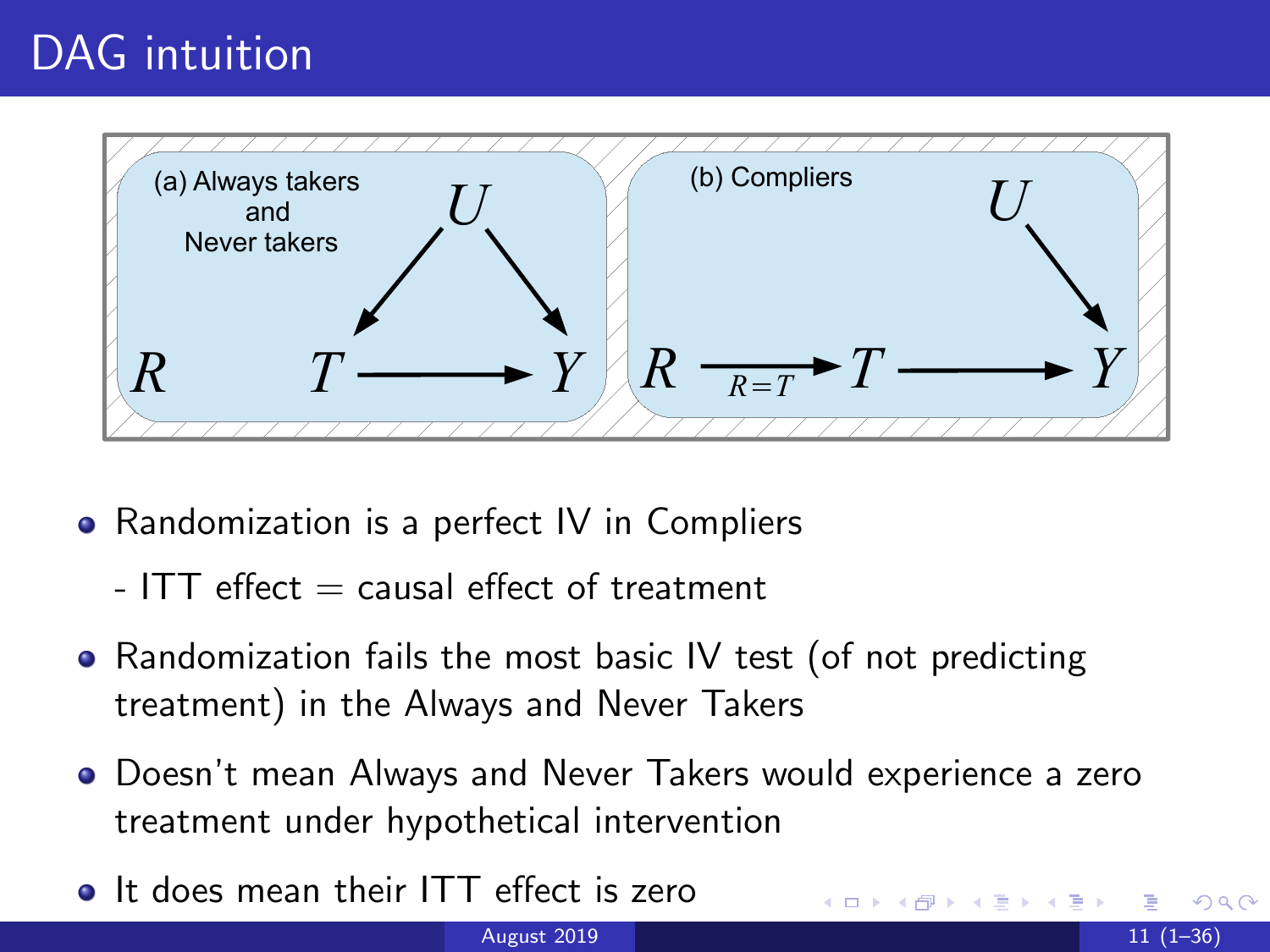#### <span id="page-12-0"></span>An alternative Hypothetical estimand

- 'What would be the effect, among the treated population, of intervening and setting their treatment level to zero?'
- Called the 'average effect of treatment in the treated' (ATT)
- We could write this estimand as

$$
E[Y - Y(T = 0)|T = t] = \psi t
$$

- **•** In Principal Stratification parlance,  $\psi$  represents the causal effect across **Compliers & Always Takers** (under monotonicity)
- It assumes treatment effect homogeneity
- We can estimate  $\psi$  via G-estimation, but also using IV regression

つひひ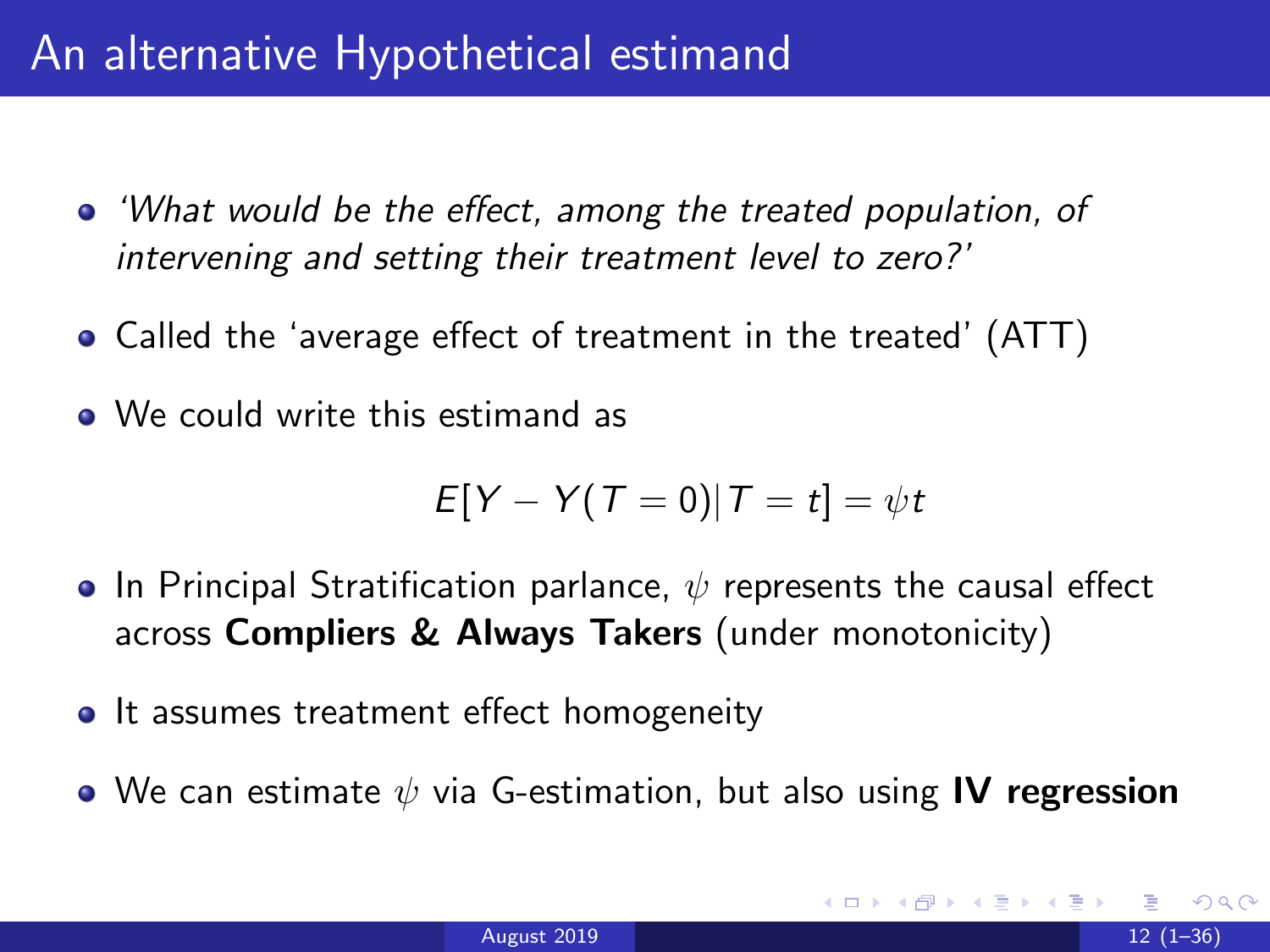### Estimation using IV regression



- Perform linear regression of  $\mathcal T$  on  $R$  to obtain  $\hat \beta_{\mathcal{R} \mathcal{T}}$
- Perform linear regression of  $Y$  on  $R$  to obtain  $\hat \beta_{\pmb{R}} \overline Y$
- Calculate the ratio  $\frac{\hat{\beta}_{RT}}{\hat{\beta}_{RY}}$
- $R$   $R$   $\overline{\beta_{\mathit{RY}}}$   $\overline{\beta_{\mathit{RY}}}$   $\overline{\beta_{\mathit{RY}}}$
- $\hat\beta_{\pmb{R}\pmb{\mathcal{T}}}$  $\hat\beta_{\pmb{R}\pmb{\mathcal{T}}}$  $\hat\beta_{\pmb{R}\pmb{\mathcal{T}}}$  equals the Complier fraction estimate  $\hat\pi_{\pmb{c}}$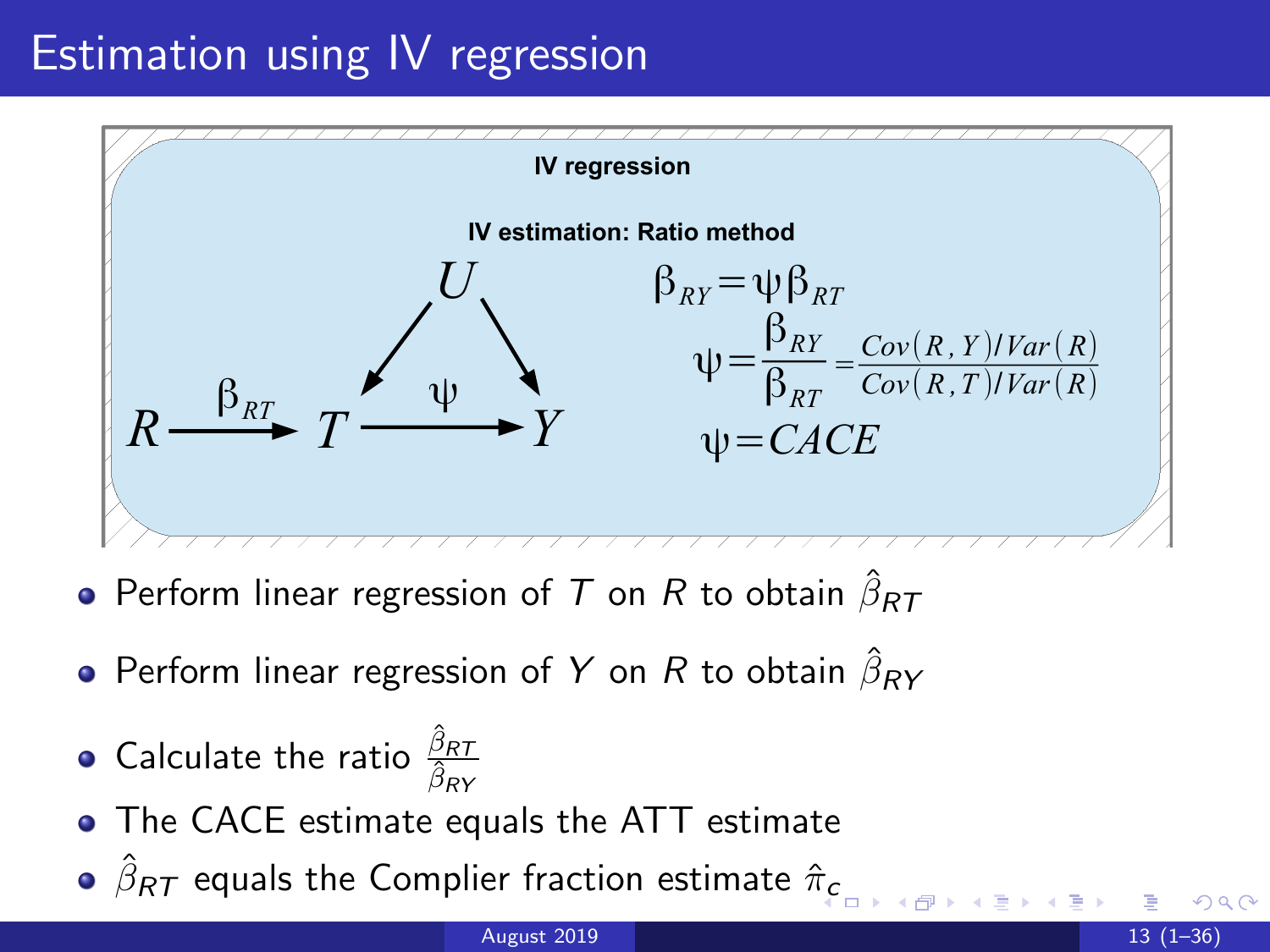

- Can seamlessly incorporate covariates and multi-valued treatments
- step 1: Linear regression of T on R and S to give  $\hat{T}$
- step 2: Linear regression of Y on  $\hat{T}$  and S
	- Take the coefficient of  $\hat{T}$  from the model as estimate for  $\psi$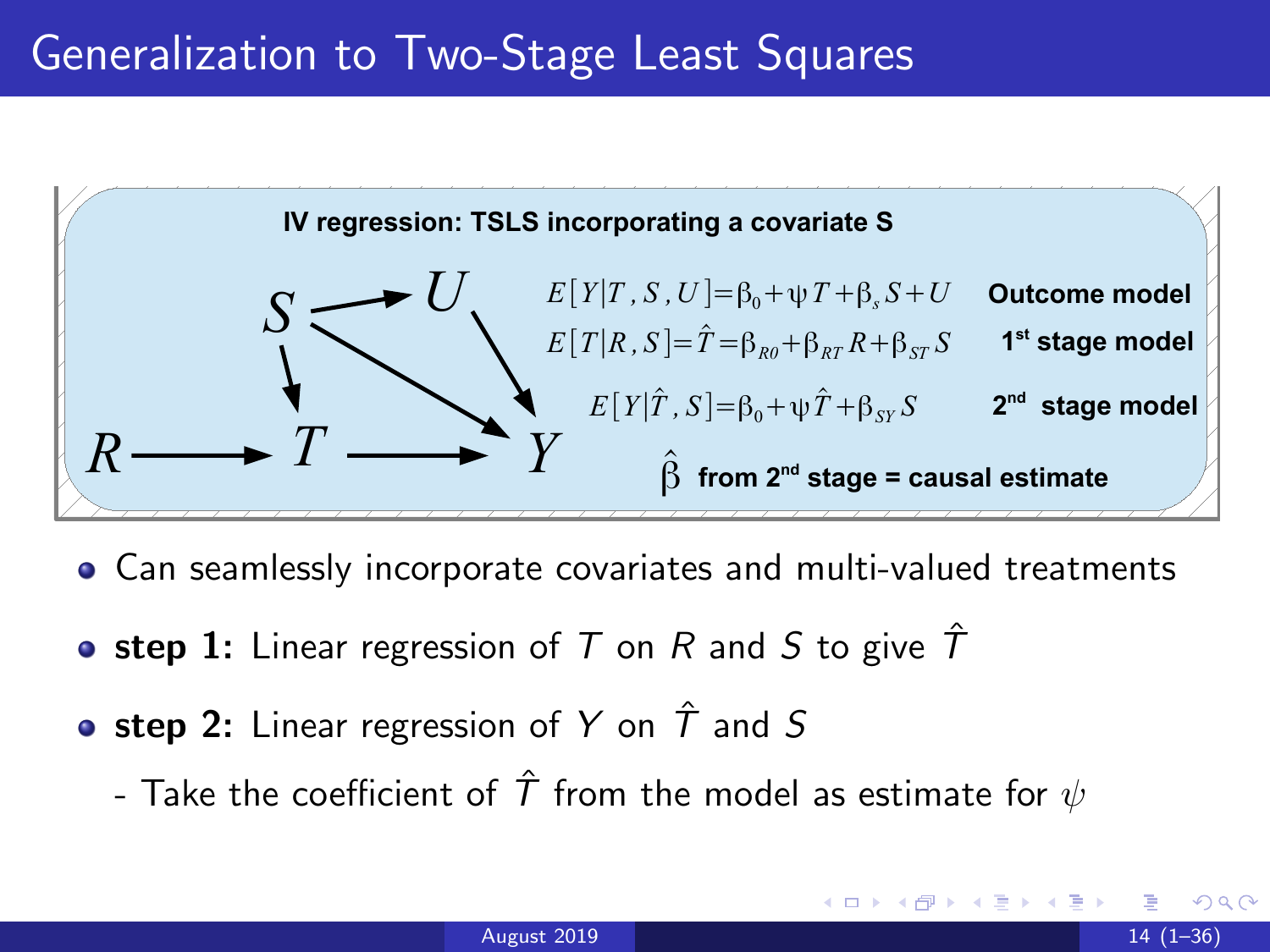- Monotonicity enables us to identify the CACE, but not the Compliers
- So is Monotonicity a useful assumption?
- The CACE/IV estimate is equal to average effect of treatment in the treated under treatment effect homogeneity
- The treated population are easily identifiable and are a larger group
	- If you were a pharmaceutical company or regulator, which group would you rather approve the a drug for?
- So is treatment effect homogeneity a useful assumption?

つひひ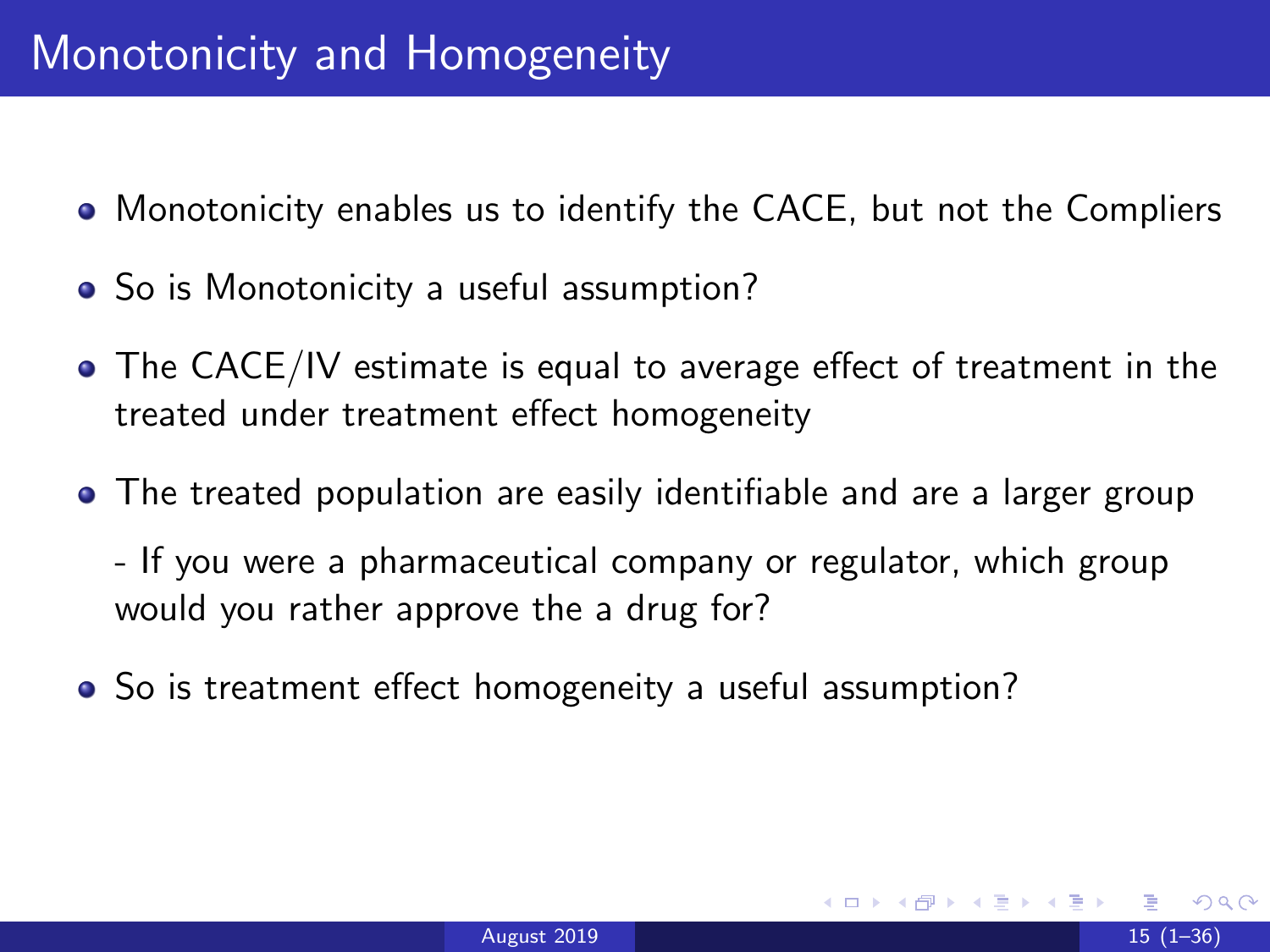- Monotonicity enables us to identify the CACE, but not the Compliers
- So is Monotonicity a useful assumption?
- The CACE/IV estimate is equal to average effect of treatment in the treated under treatment effect homogeneity
- The treated population are easily identifiable and are a larger group
	- If you were a pharmaceutical company or regulator, which group would you rather approve the a drug for?
- So is treatment effect homogeneity a useful assumption?
- Is it reasonable to assume treatment effect homogeneity?
- What happens if it doesn't hold, and what can we do about it?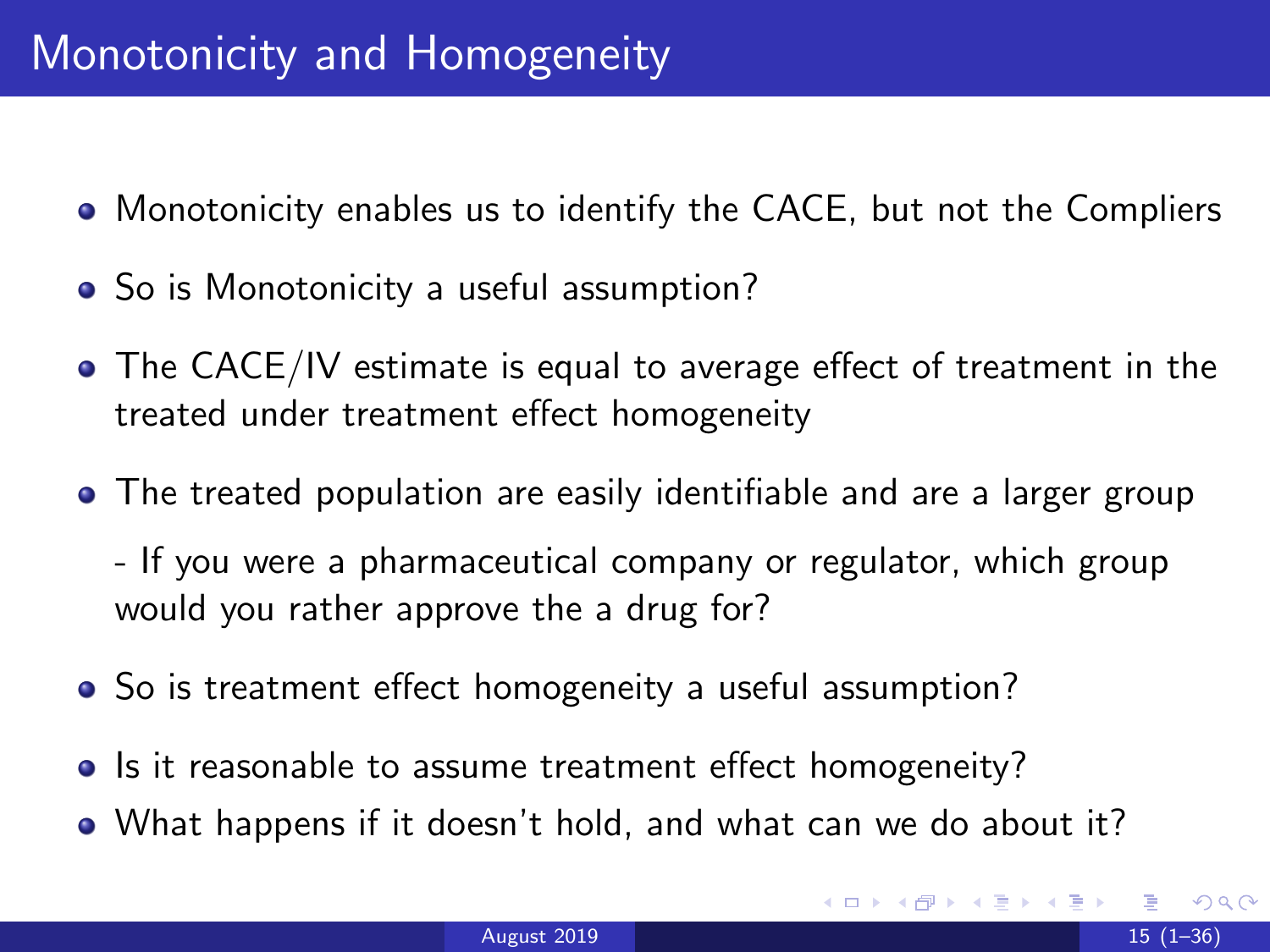### Relaxing the treatment effect homogeneity assumption

- We can estimate a separate treatment effect for Compliers and Always-Takers
- Re-write the estimand as

$$
E[Y - Y(T = 0)|T = t, R = r] = \psi tr + \psi^* t(1 - r)
$$

- $\bullet \psi$  now represents the treatment effect in Compliers+Always Takers
- $\psi^*$  represents the treatment effect in Always Takers
- **•** Both parameters are identifiable if baseline covariates exist which
	- 1: Differentially predict treatment across arms
	- 2: Do not directly modulate the treatment effect
- Exploit by incorporating  $R \times S$  interaction in 1st stage TSLS model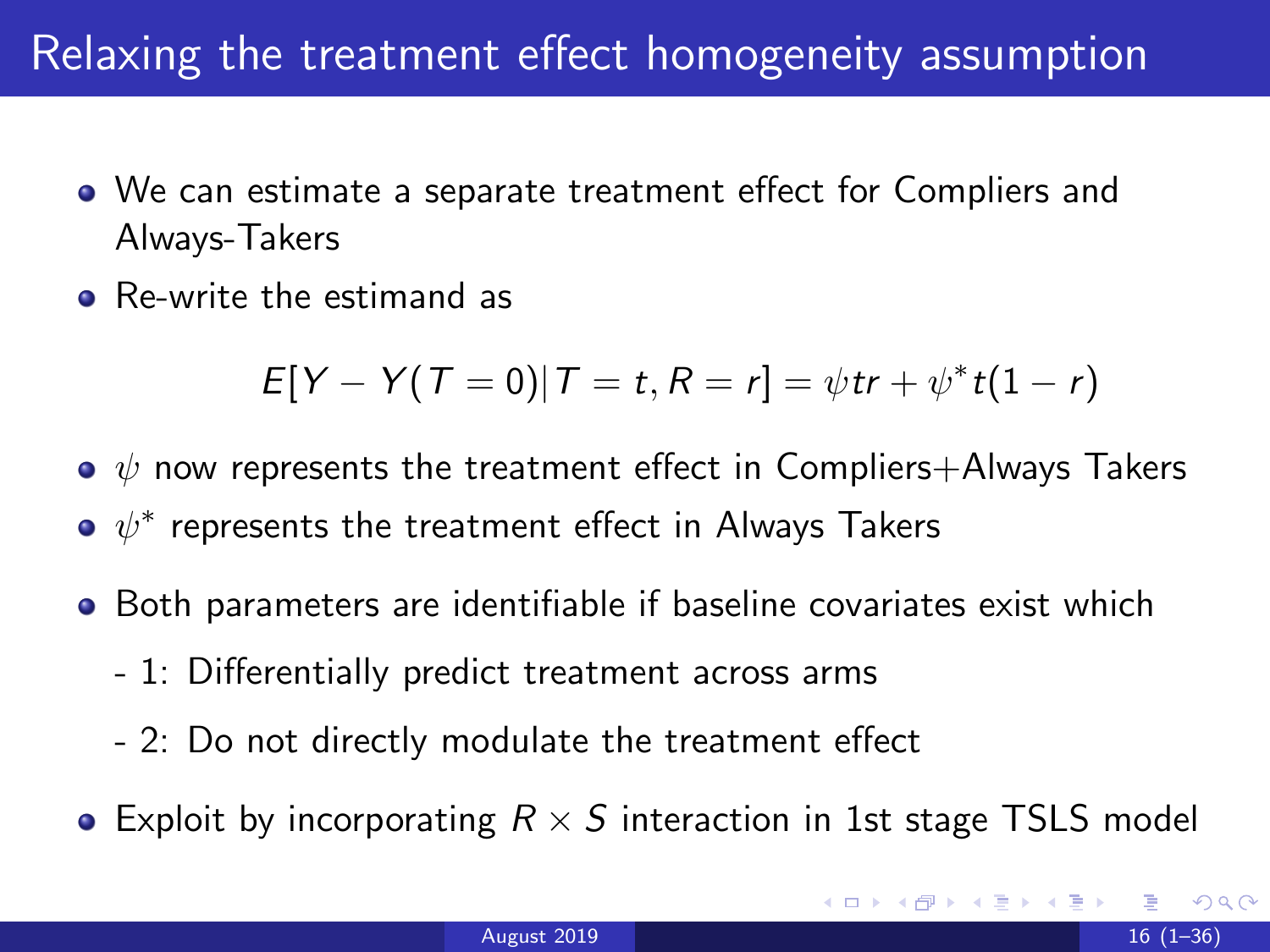## Proof of concept simulation (Continuous outcome)

$$
R, S \sim \text{Bern}(0.5)
$$
  
\n
$$
U \sim N(0, 0.5) + 0.15
$$
  
\n
$$
\eta_T = -2 + 2R + 2RS + U,
$$
  
\n
$$
P_T = \frac{\exp(\eta_T)}{1 + \exp(\eta_T)}
$$
  
\n
$$
T \sim \text{Bern}(P_T)
$$
  
\n
$$
Y = 100 - 3TR - 2T(1 - R) + U + S + \epsilon_y, \epsilon_y \sim N(0, 1)
$$

We allow for treatment effect heterogeneity by setting

$$
\begin{array}{l}\n\text{- } \psi = -3 \\
\text{- } \psi^* = -2\n\end{array}
$$

- This implies a treatment effect in Compliers of  $\psi_c = -3.24$
- $\psi_{\bm c}$  is a function of  $\psi$  and  $\psi^*$

つひひ

**K ロ ▶ K 御 ▶ K 君 ▶ K 君 ▶ │ 君**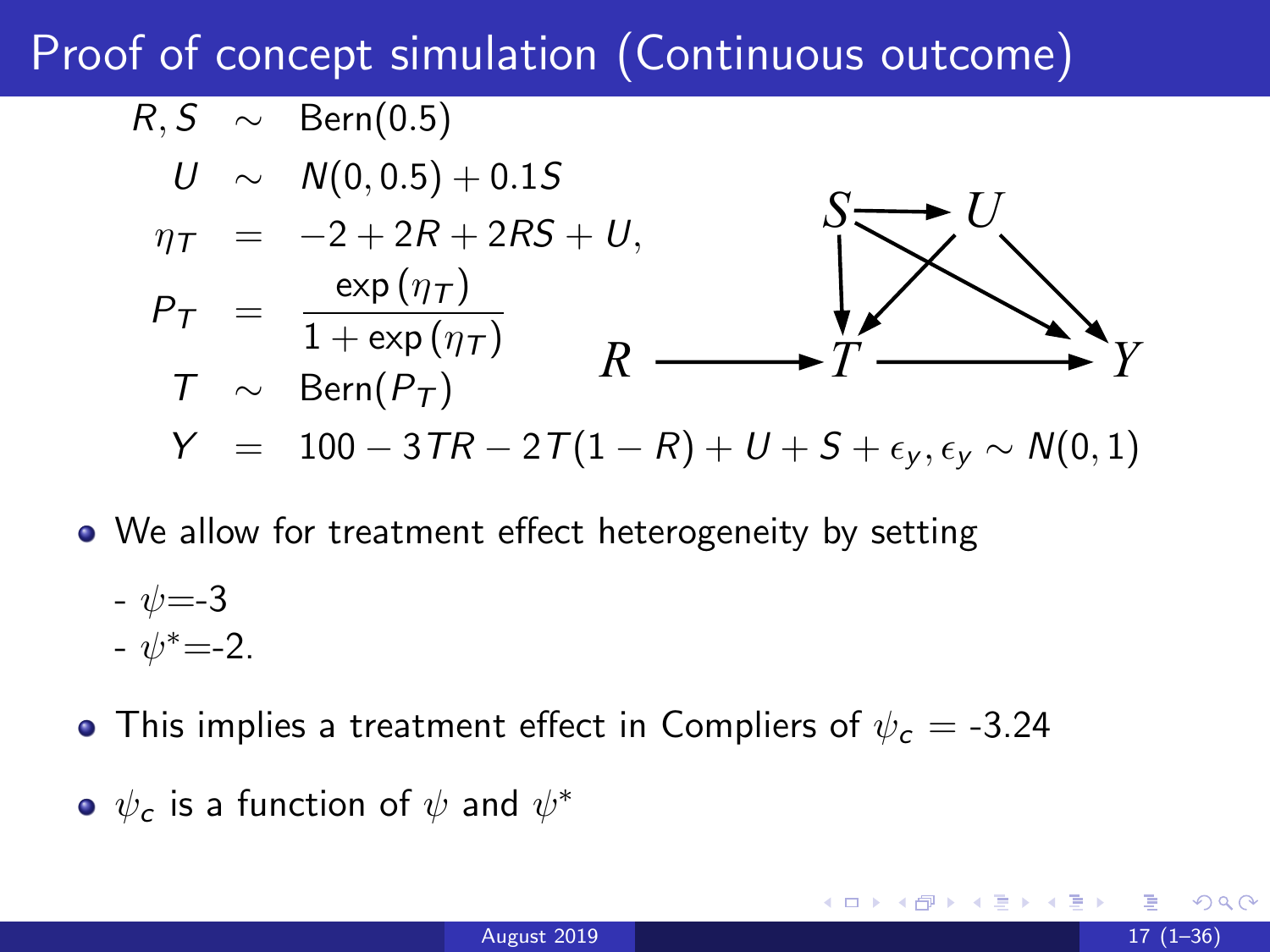

- Basic IV regression still identifies the treatment effect in Compliers
- $\bullet$  Estimates for Treated and Always Taker pop<sup>ns</sup> relatively imprecise

4 **D F** 

 $299$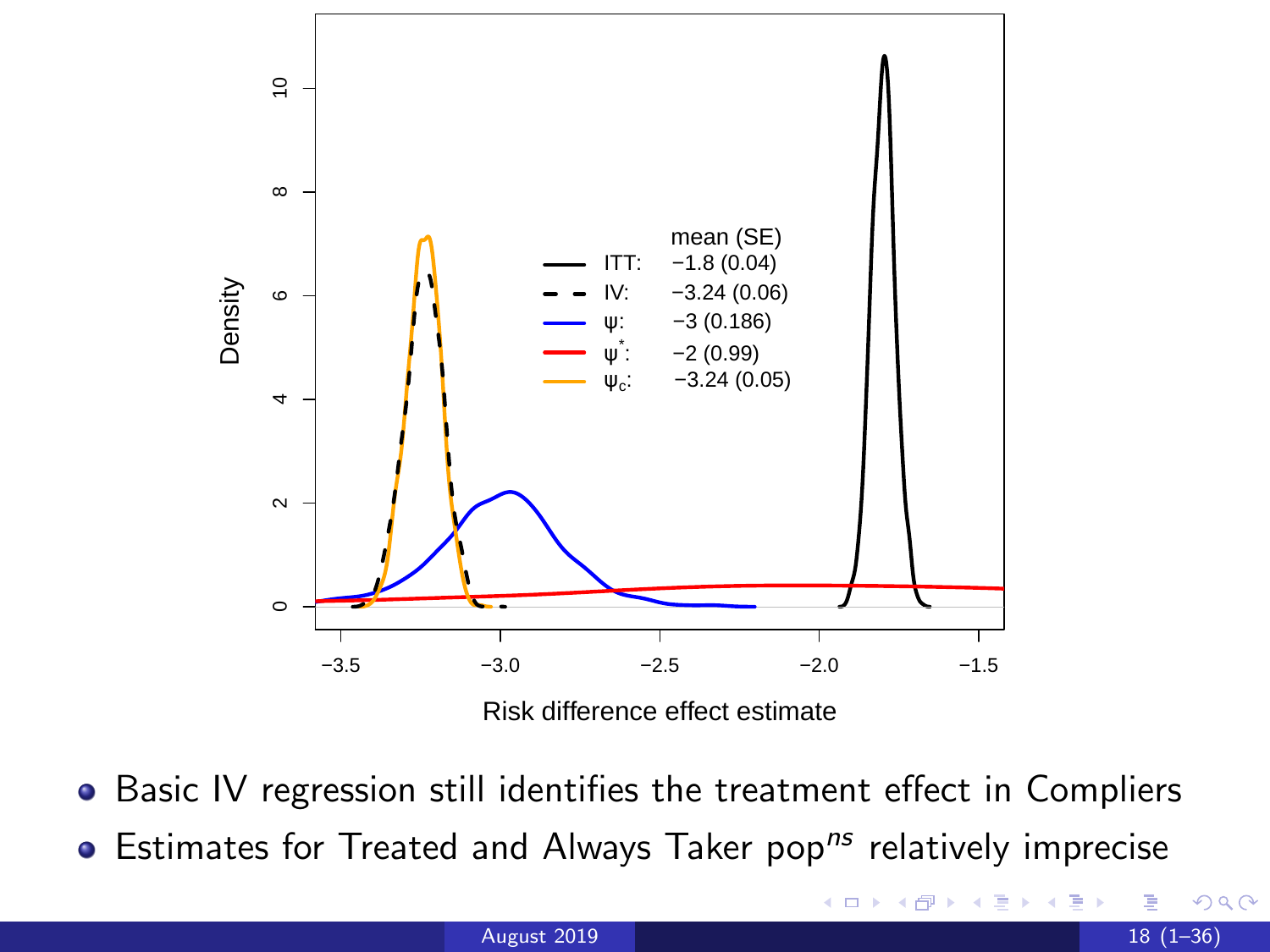- The CANTOS trial sort to test whether Canakinumab, an antibody which acts to reduce inflammation, was effective in reducing the risk of a major cardiac event in over 10,000 patients.
- **Eligibility**: patients must have had a previous myocardial infarction and evidence of inflammation
	- as measured by a hs-CRP  $>$  2mg/litre in their blood
- After 48 months treatment group experienced a 60% reduction in hs-CRP levels (control group 20%)
- Overall survival in the treatment groups was higher than the placebo group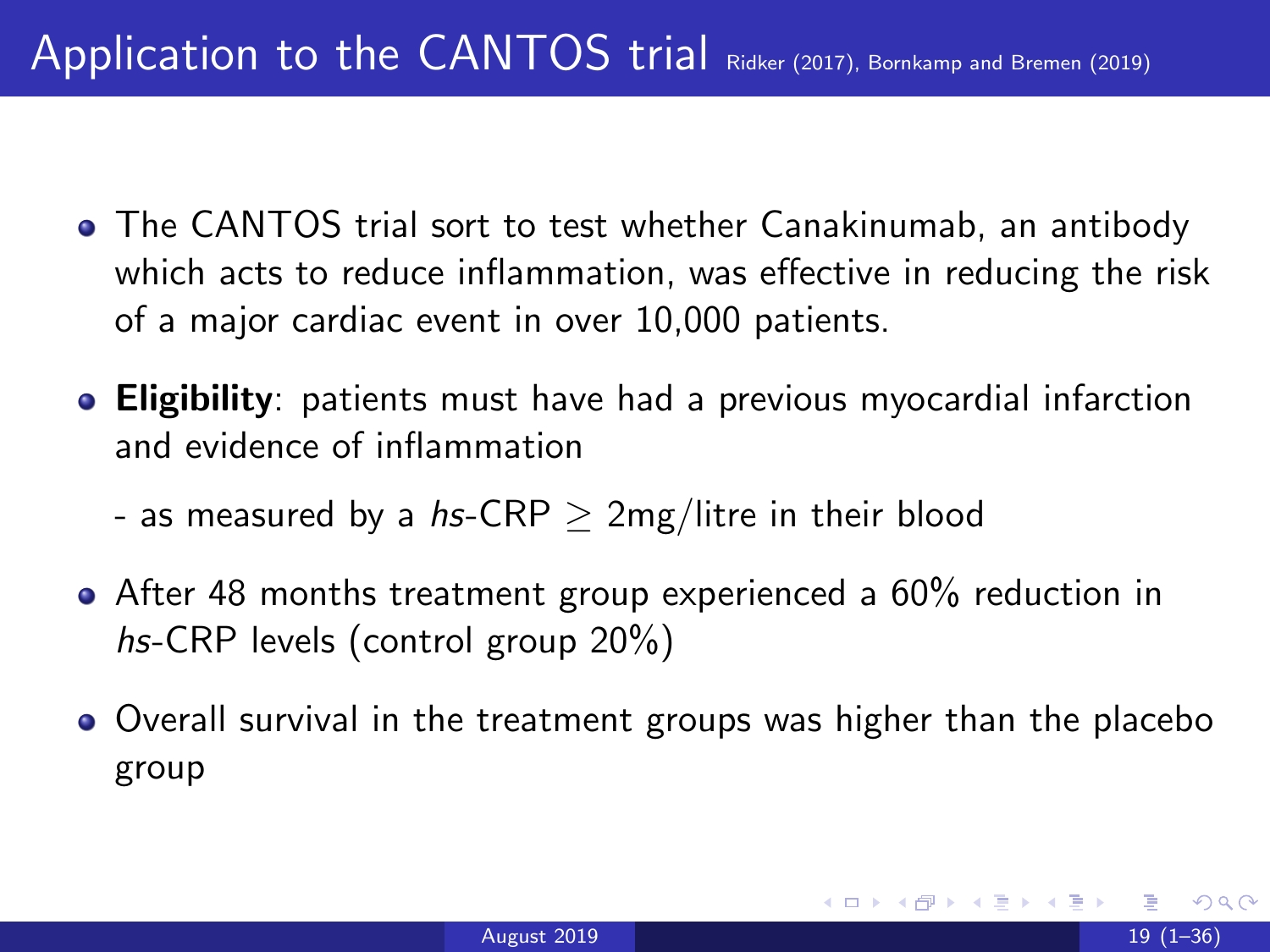### An emulation of the hs-CRP data after 3 months



• Some people 'respond' to treatment wrt CRP, some don't

4 0 F

 $\Omega$ 

• 'Respond'  $=$  hs-CRP  $\leq$  2 after 3 months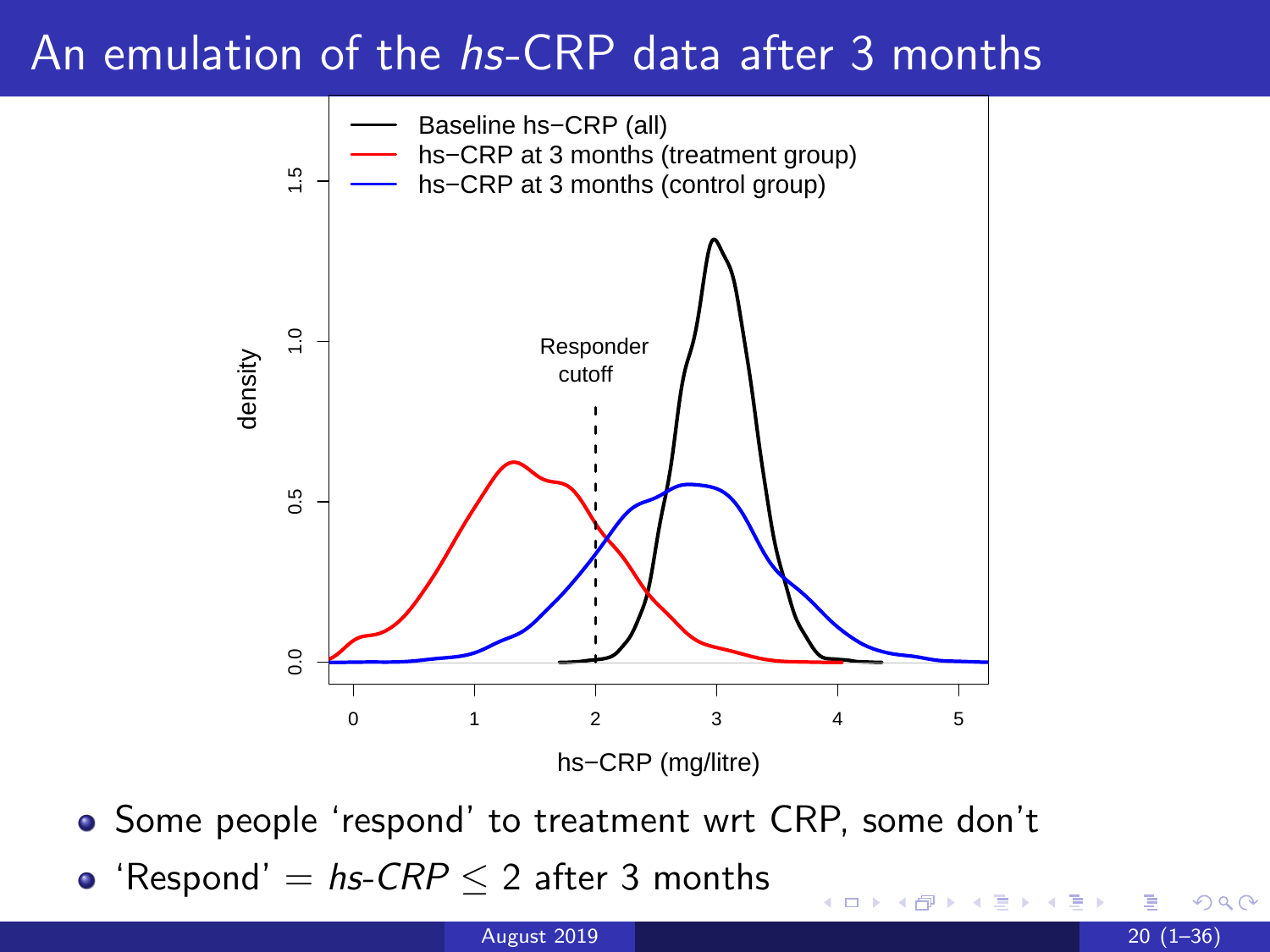## A Principal Stratum estimand for the CANTOS trial

- Suppose we believe the treatment operates through biomarker hs-CRP
- No response in hs-CRP  $\Rightarrow$  no effect of treatment
- $\bullet$  B = 'Biomarker responder' status (1 if hs-CRP  $\leq$  2, 0 otherwise)
- The intercurrent event: Biomarker non-response
- $\bullet$  Define  $B_0$  as baseline hs-crp



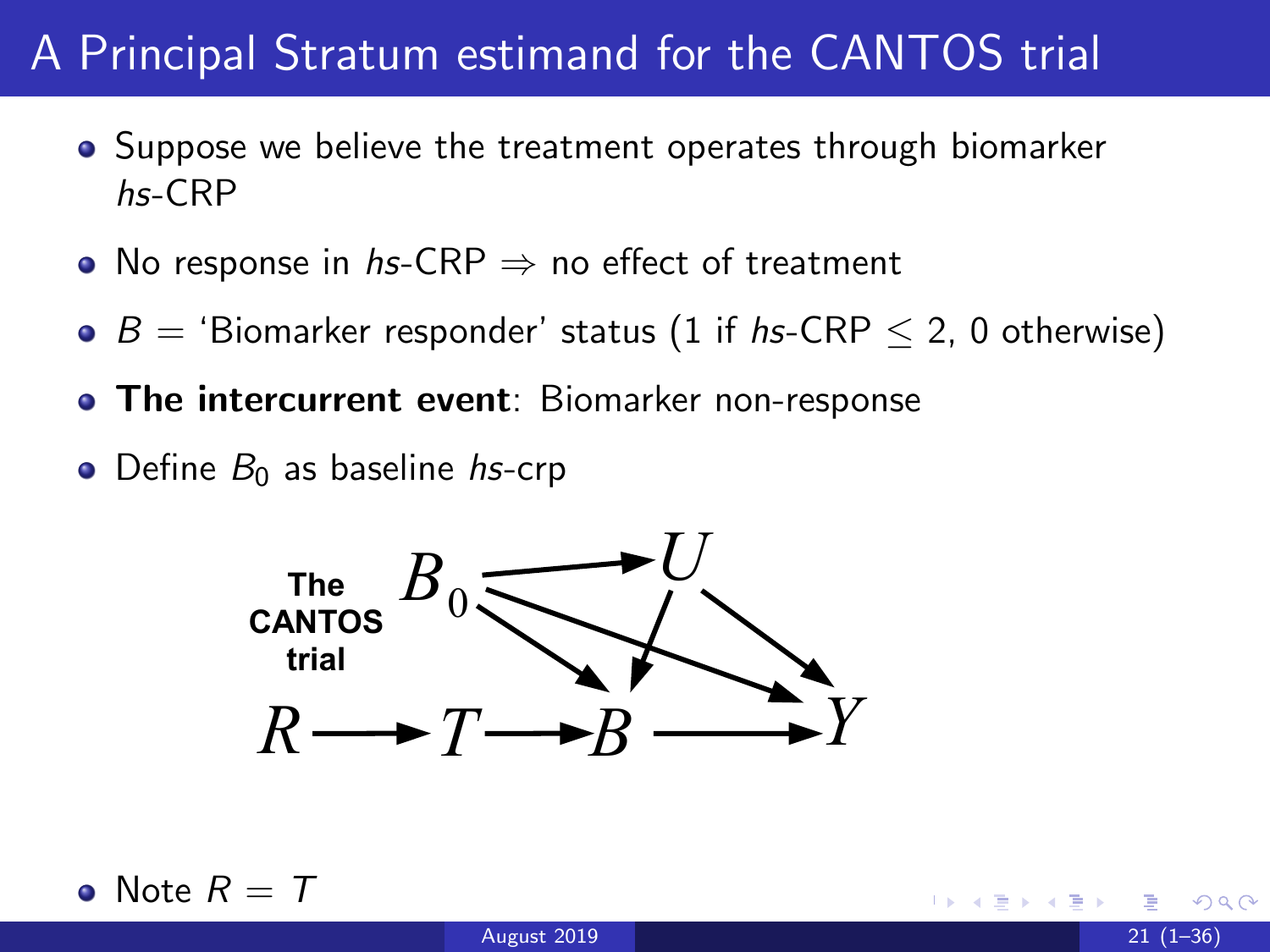#### <span id="page-23-0"></span>A Principal Stratum estimand (Bornkamp and Bremen, 2019)

- Interested in the ITT effect in 'Biomarker responders'
	- Patients who, if they had been randomized to receive the treatment, would be biomarker responders
- Define  $B(R = 0) = B(0)$  and  $B(R = 1) = B(1)$  as potential biomarker response variables
- **Their estimand:**

$$
E[Y|R = 1, B(1) = 1] - E[Y|R = 0, B(1) = 1]
$$

- Estimated  $E[Y | R = 1, B(1) = 1]$  from treatment arm biomarker responders
- Imputed  $E[Y | R = 0, B(1) = 1]$  by adjusting for all\* confounders of response and outcome
- Is it possible to use IV methods instead?

 $QQ$ 

イロト イ部 トイヨ トイヨト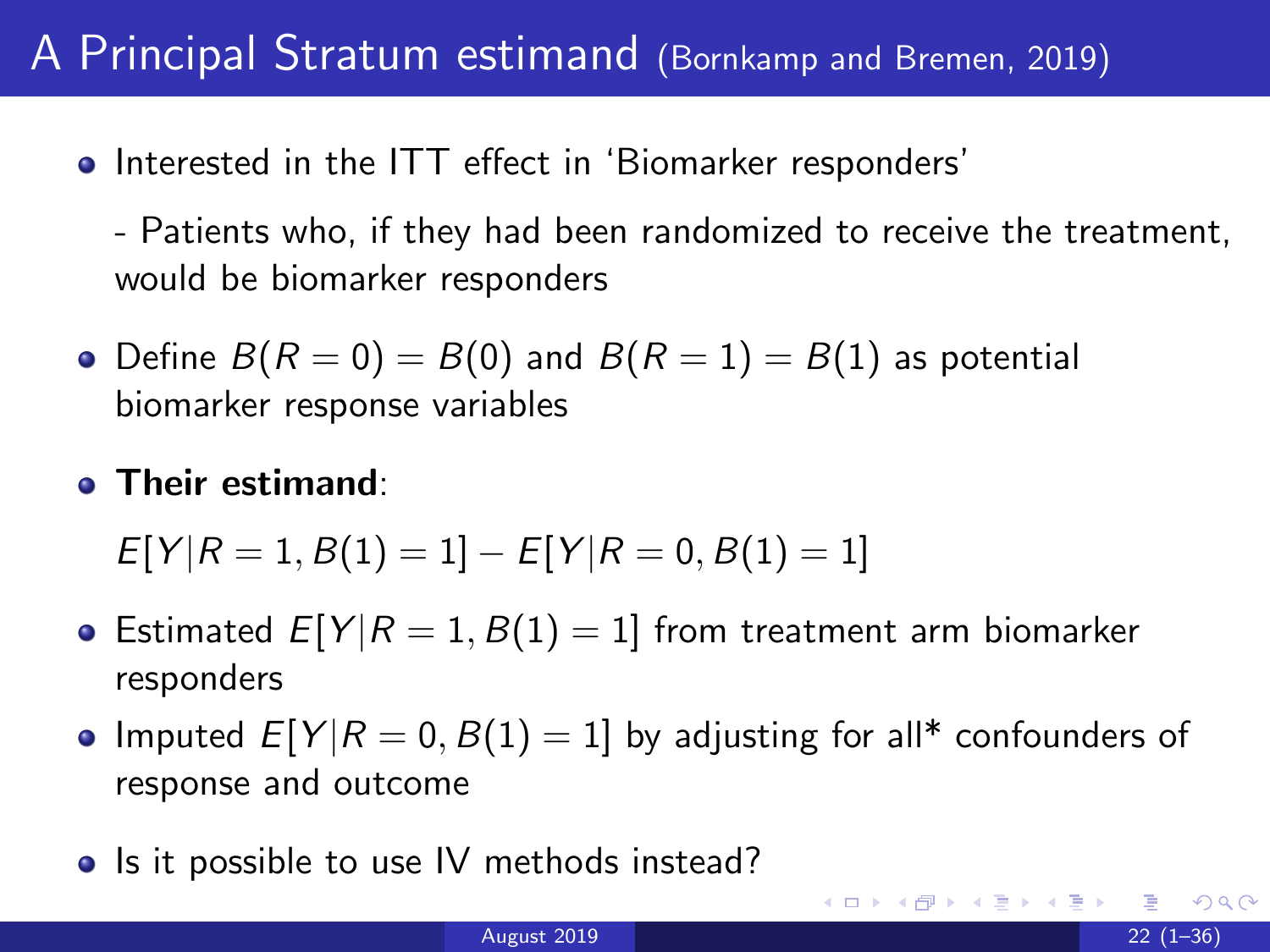# <span id="page-24-0"></span>Obtaining the Principal Stratum estimand using IV approaches

- The population of interest is the union of
	- Always Responders: Those with  $B(0) = 1, B(1) = 1$
	- 'Compliers': Those with  $(B(0) = 0, B(1) = 1)$
- Analagous to the 'treated' population in previous example
- $\bullet$  Define treatment effect in Always responders  $+$  Compliers as  $\psi$
- Define treatment effect in Always responders as  $\psi^*$
- The Principal Stratum estimand equals

$$
\psi Pr(B=0|T=0) + (\psi - \psi^*) Pr(B=1|T=0)
$$

- Under treatment effect homogeneity, 2nd term disappears - Standard IV estimate valid
- Use Baseline hs-CRP as in[te](#page-23-0)racting covariate t[o](#page-25-0) [a](#page-23-0)[vo](#page-24-0)[id](#page-25-0) [t](#page-0-0)[his](#page-35-0) [a](#page-0-0)[ssu](#page-35-0)[m](#page-0-0)[pti](#page-35-0)on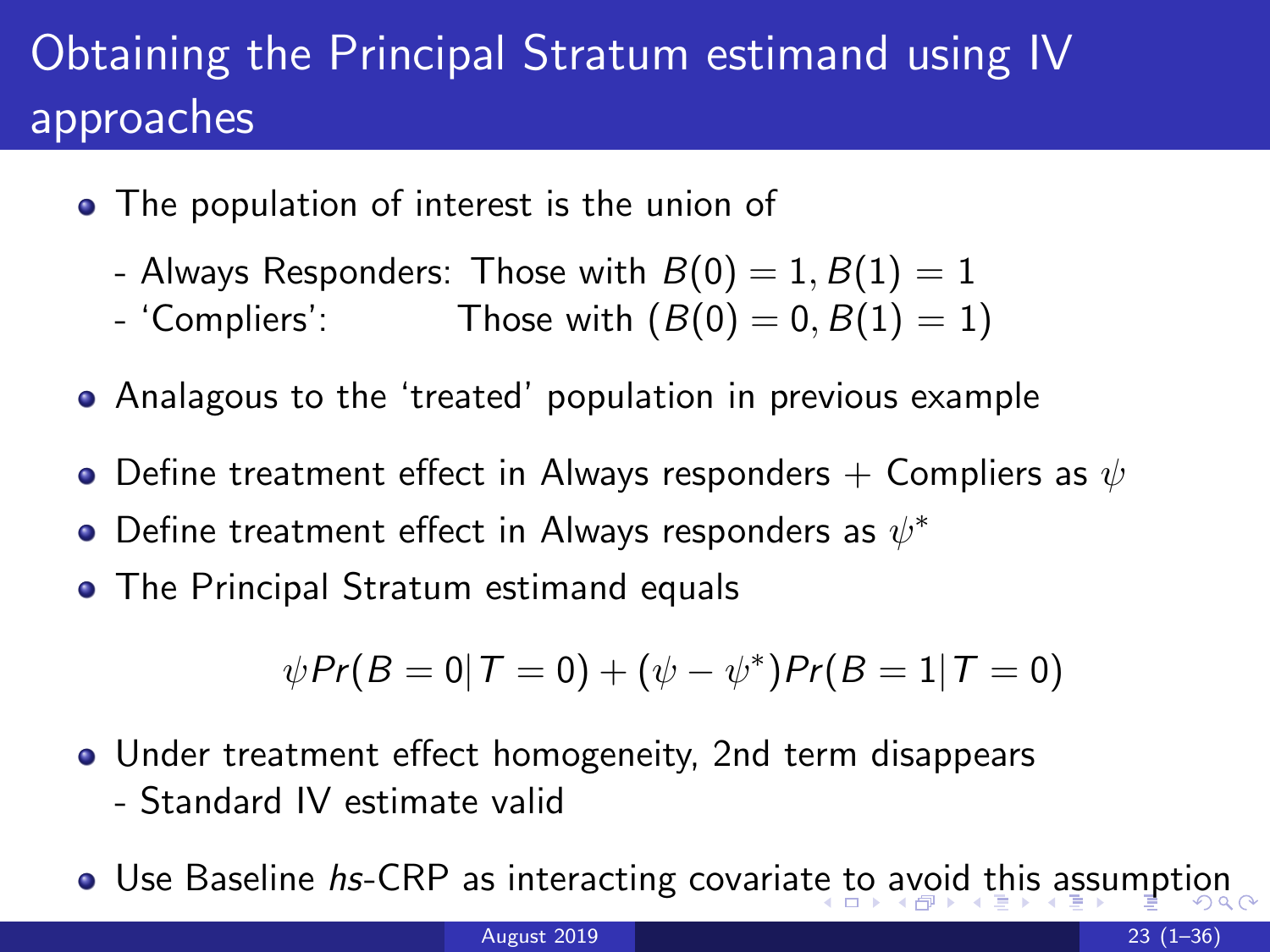

<span id="page-25-0"></span>**•** Trial data simulated from

 $Pr(Y = 1) = 0.155 + \psi BR + \psi^* B (1 - R) + \alpha_1 U + \alpha_2 B_0 + \epsilon_Y$ 

- $\psi$  set to -0.035 and  $\psi^*$  set to -0.025
- 3000 patients per-arm
- Mean mortality rate  $= 16\%$  in controls, 14% in the treatment arm
- 77% of treatment arm and 16% of control arm were biomarker responders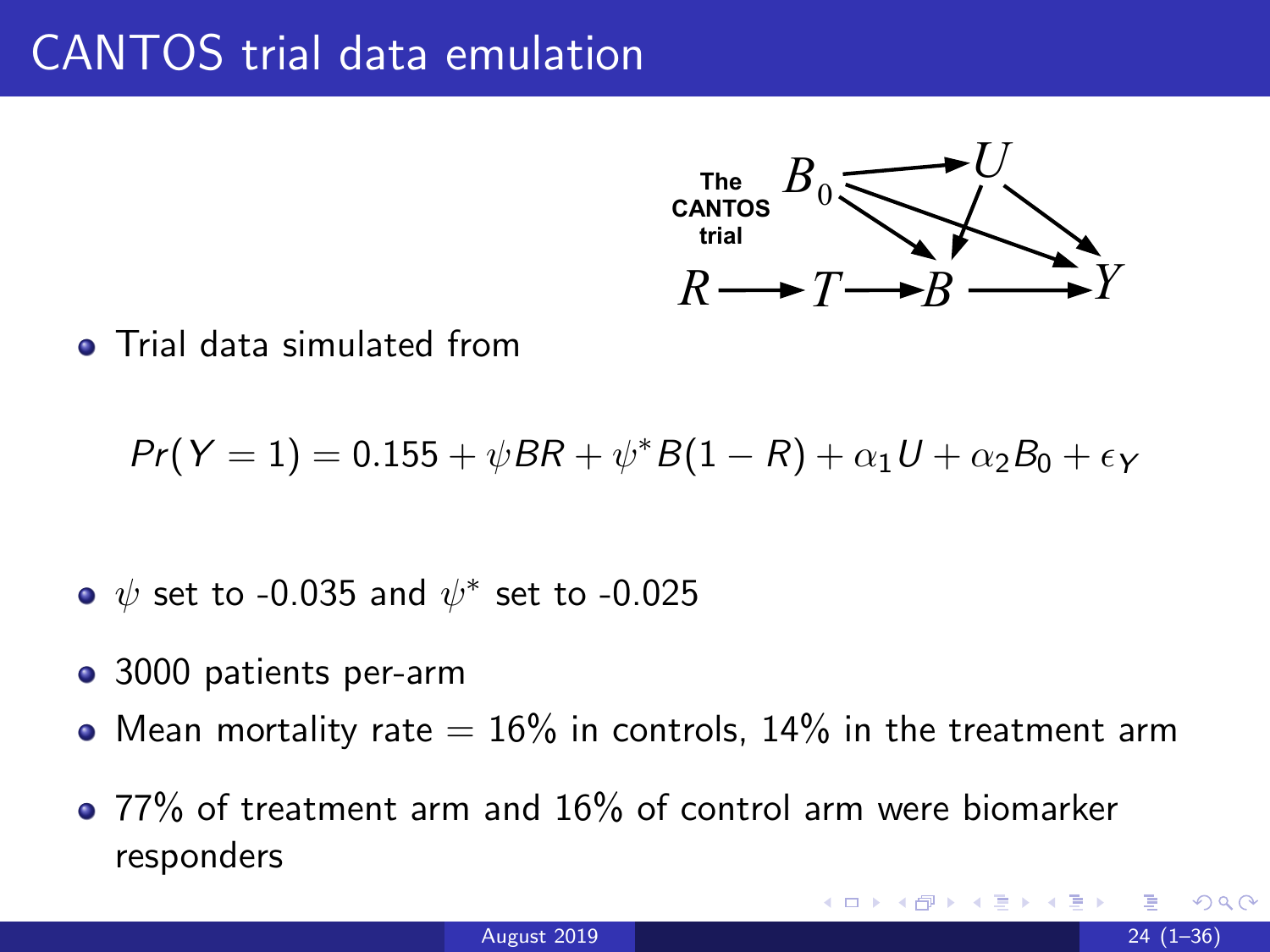#### <span id="page-26-0"></span>**Results**



Risk difference effect estimate

4 日下 ∢母

- Principal Stratum estimand remarkably precise
- Can be explained by strong correlation between  $\hat{\psi}$  and  $\hat{\psi}^*$

Þ

 $299$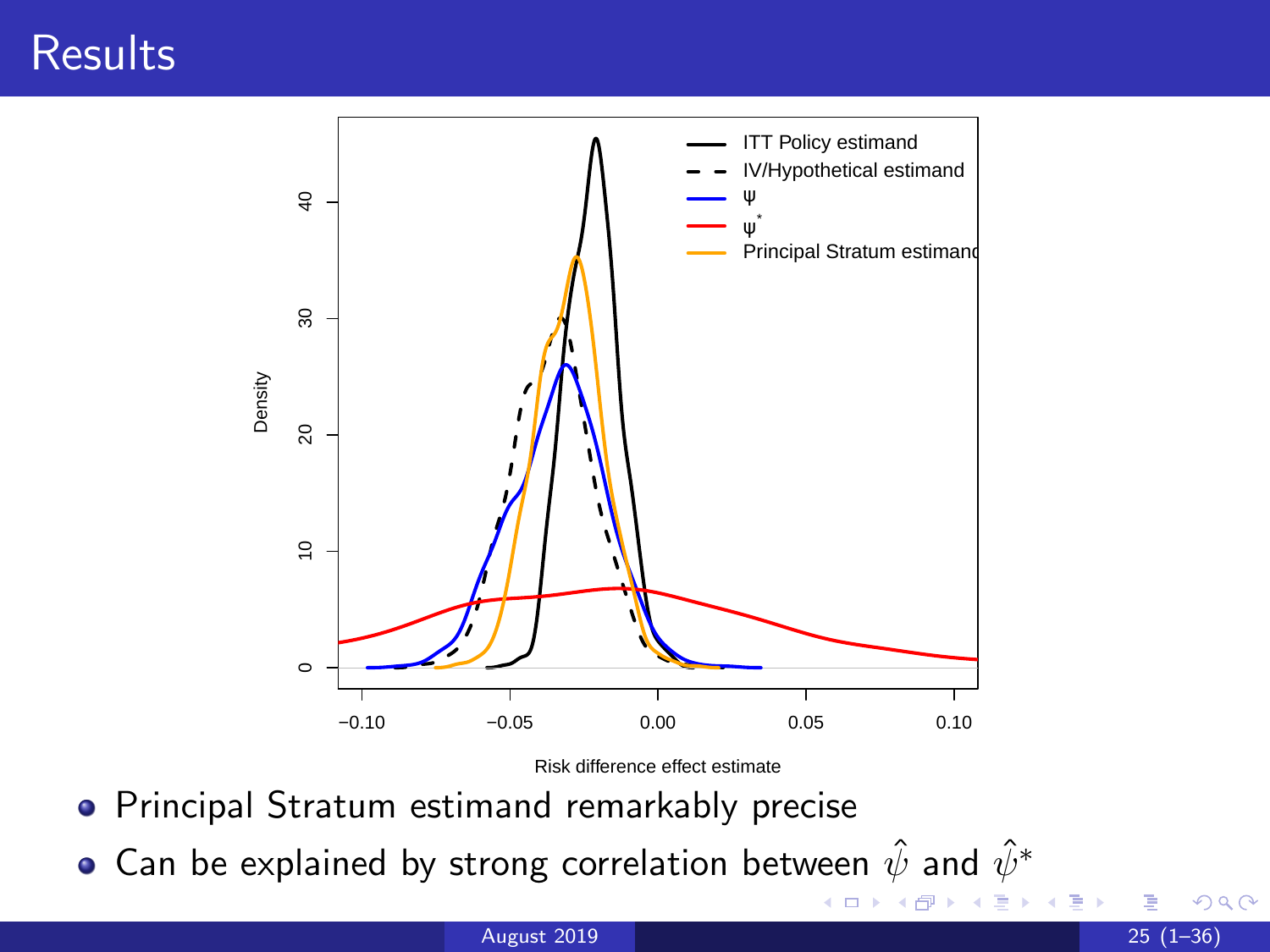# <span id="page-27-0"></span>Summary 1

- Many different Hypothetical and Principal Stratum estimands yield the same estimate unless treatment effect heterogeneity explicitly modelled
- However, the resulting two-parameter causal models are more challenging to fit
- Principal Stratification is arguably responsible for simplistic dichotomization of treatment
	- I even did it myself!
- Would like to revisit the CANTOS trial and treat Biomarker response as a continuous variable

- Not possible within Principal Stratification, but easy for IV regression

• But how to phrase within current Estimand [F](#page-26-0)r[am](#page-28-0)[ew](#page-27-0)[o](#page-28-0)[rk](#page-0-0) [gu](#page-35-0)[id](#page-0-0)[an](#page-35-0)[ce](#page-0-0)[?](#page-35-0)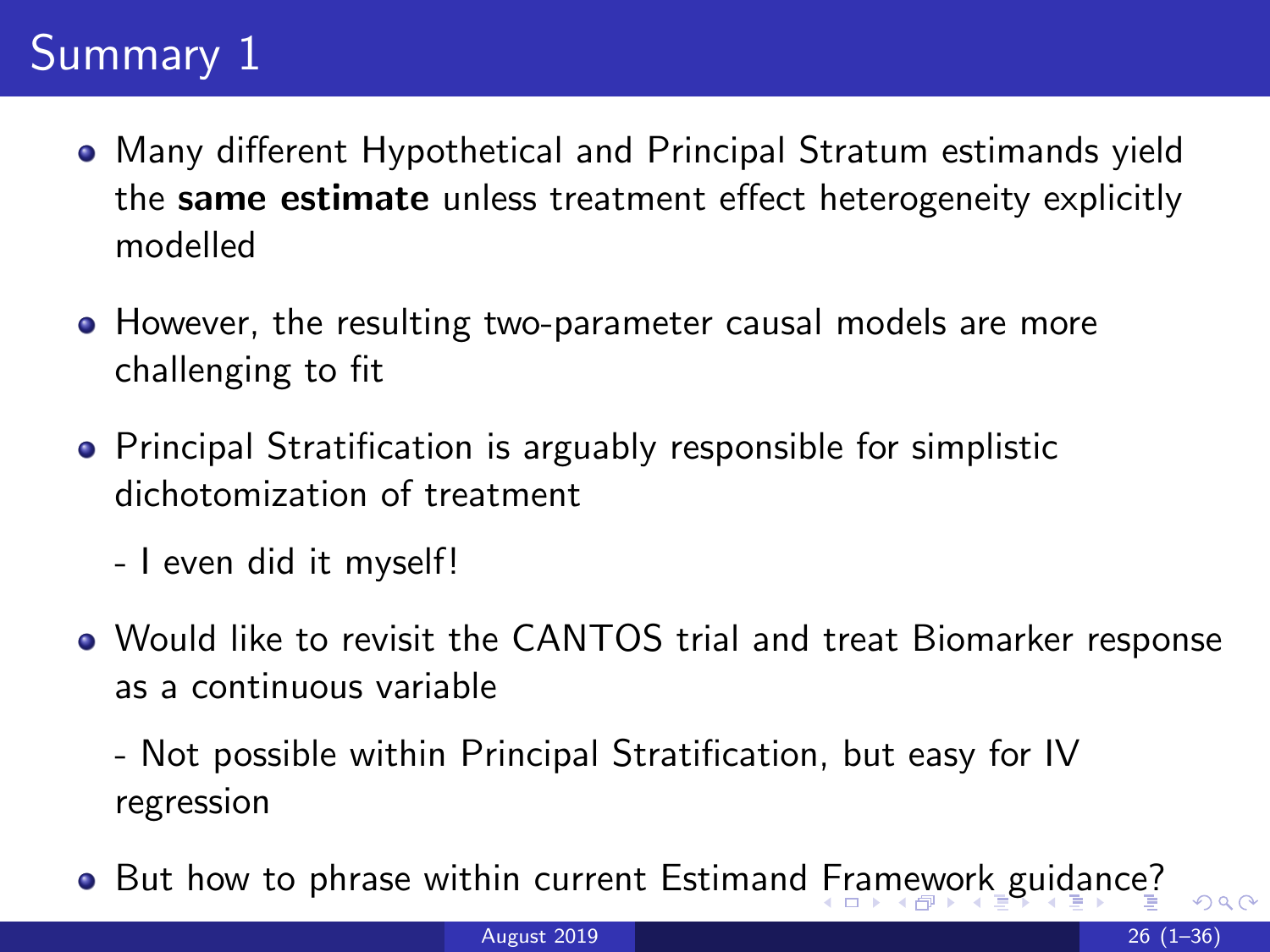#### <span id="page-28-0"></span>Summary continued: Other uses for baseline covariates

• Instead of using Baseline hs-CRP to relax the treatment effect heterogeneity assumption we could assume homogeneity and estimate the direct and indirect effect of treatment



- Principal Stratum Estimand  $= \alpha + \psi Pr(B = 0 | T = 0)$  in this context
- Mechanism of action hypothesis true  $\Rightarrow \alpha = 0$
- Equivalent to testing and adjusting for violation of the Exclusion restriction
- A popular analysis in Epidemiological circles
- Simulations show that the Principal Stratum estimand can be estimated precisely, because  $\hat{\alpha}$  and  $\hat{\psi}$  are negatively correlated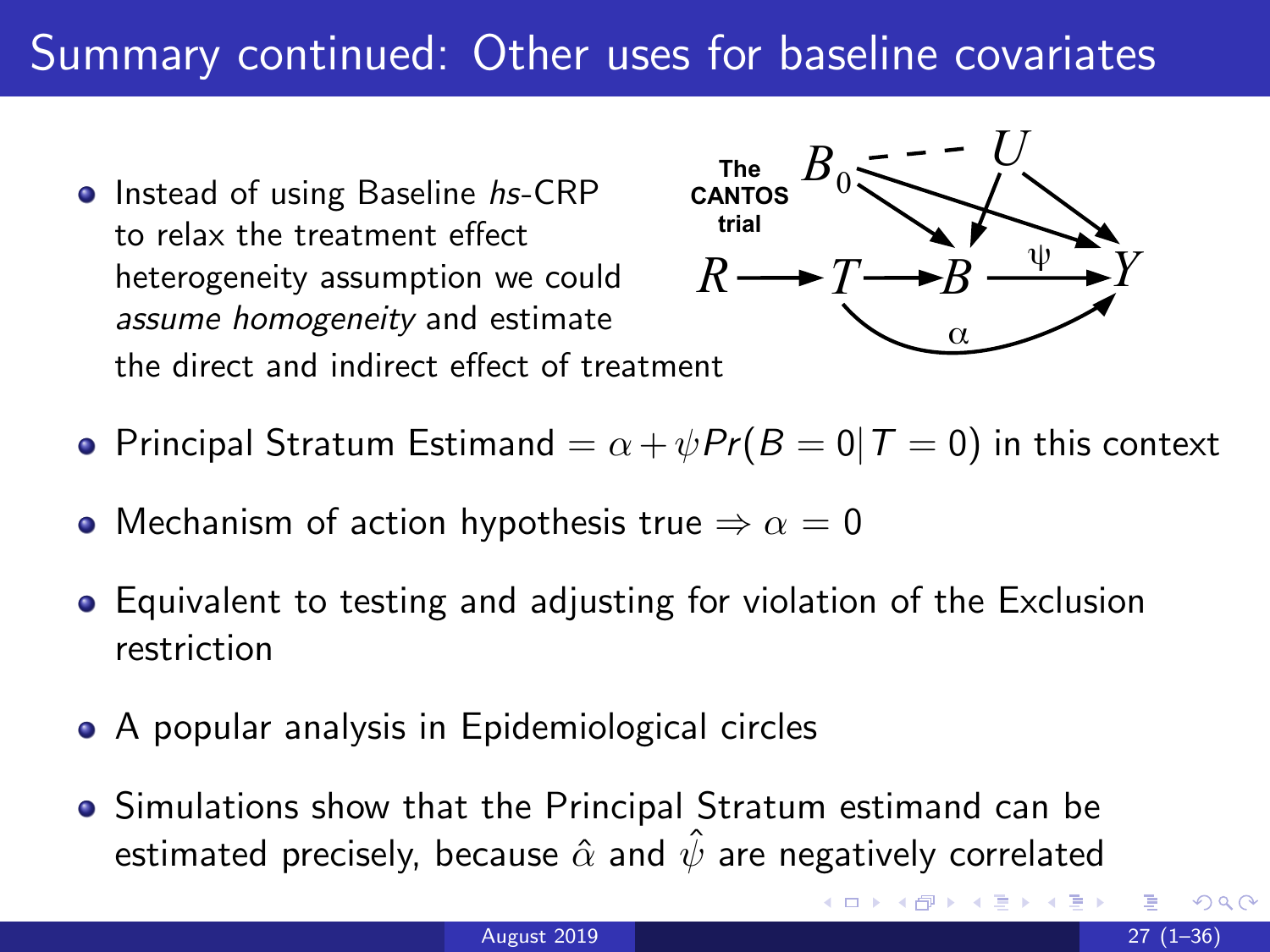- Ridker et al, (2017). Anti-inflammatory Therapy with Canakinumab for Atherosclerotic Disease NEJM 2017; 377:1119–1131
- **Bornkamp B, Bermann G. Estimating the Treatment Effect in a Subgroup** Defined by an Early Post-Baseline Biomarker Measurement in Randomized Clinical Trials With Time-To-Event Endpoint. Statistics in Biopharmaceutical Research 2019
- **•** Bowden J, Bornkamp B, Glimm E, Bretz F. Estimating treatment effects using instrumental variable methods: from 'academic' causal inference to the Estimand Framework. Manuscript in preparation 2019

つひひ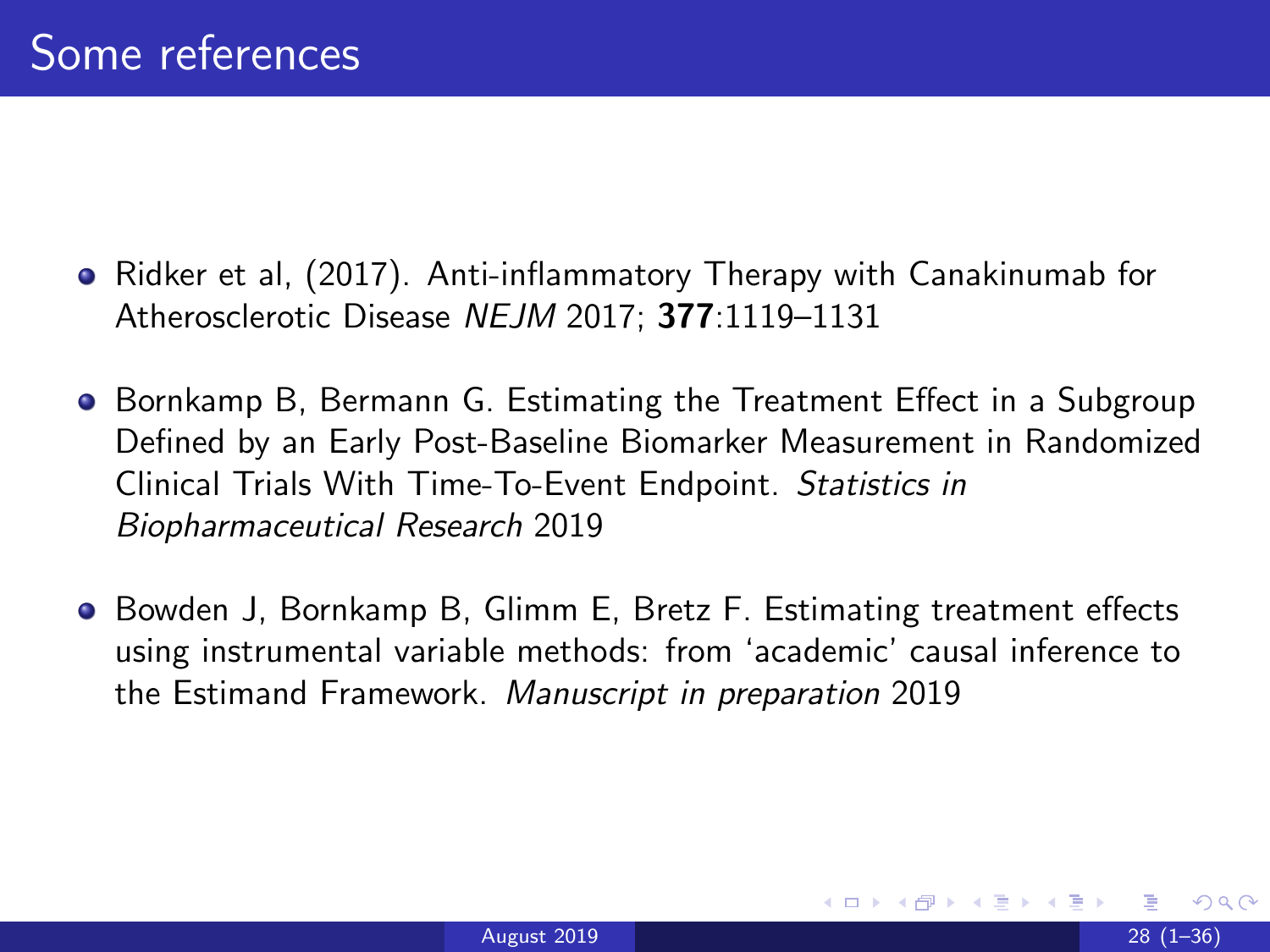

 $QQ$ 

э

**≮ロト ⊀母 ト ≮ ヨ ト ⊀ ヨ ト**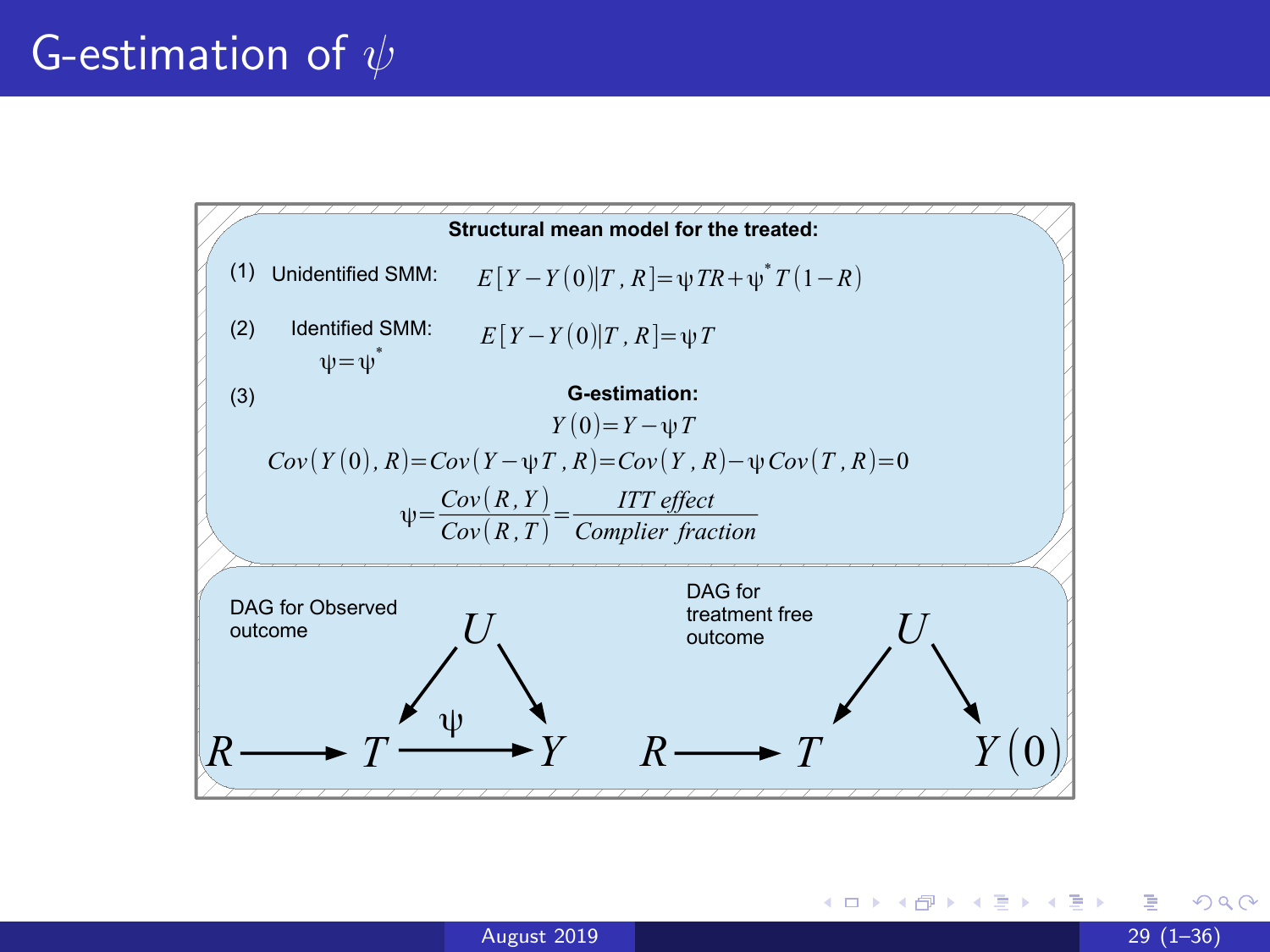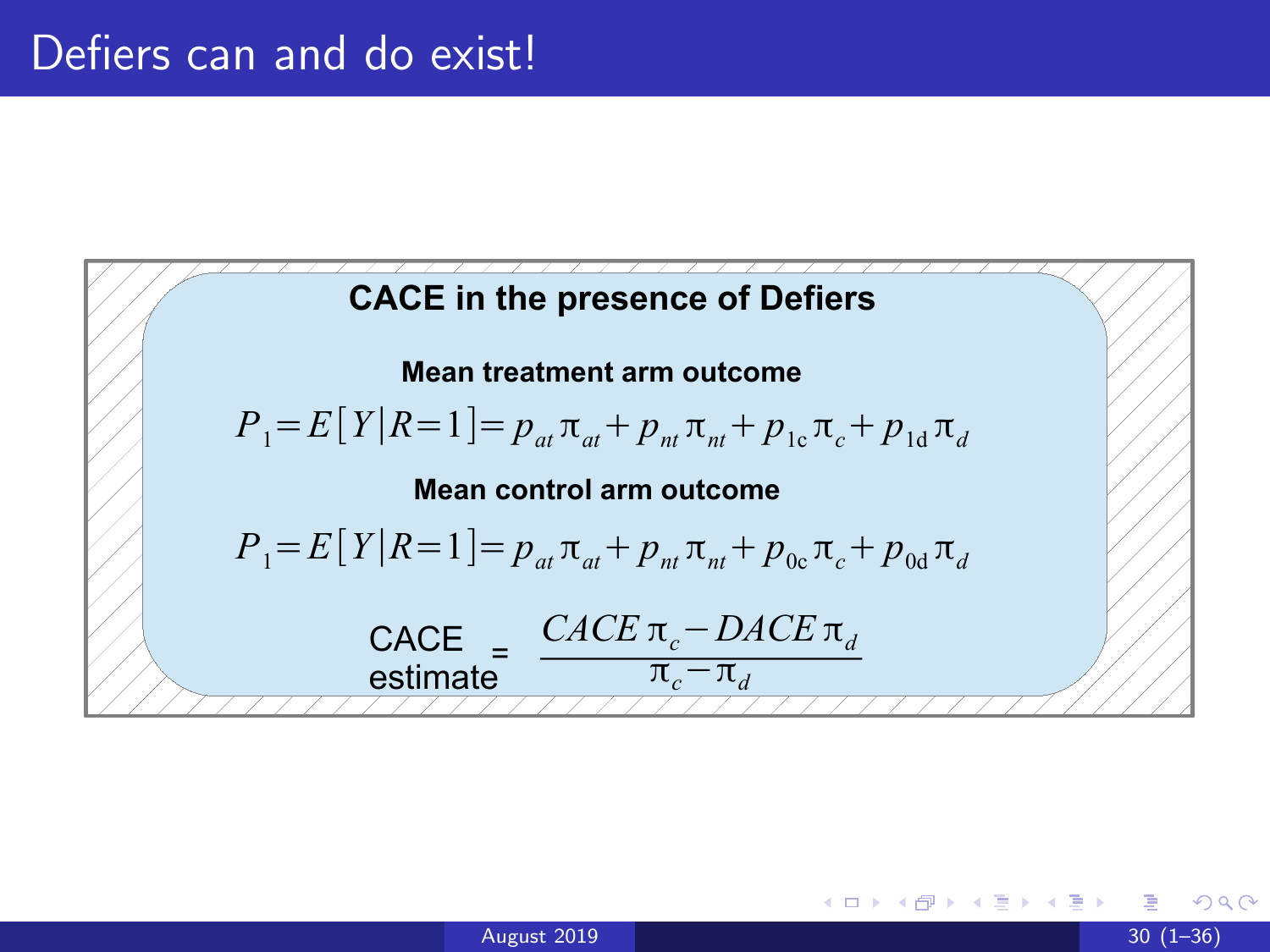### Testing the treatment effect homogeneity assumption



August 2019 31 (1–36)

 $\sqrt{2}$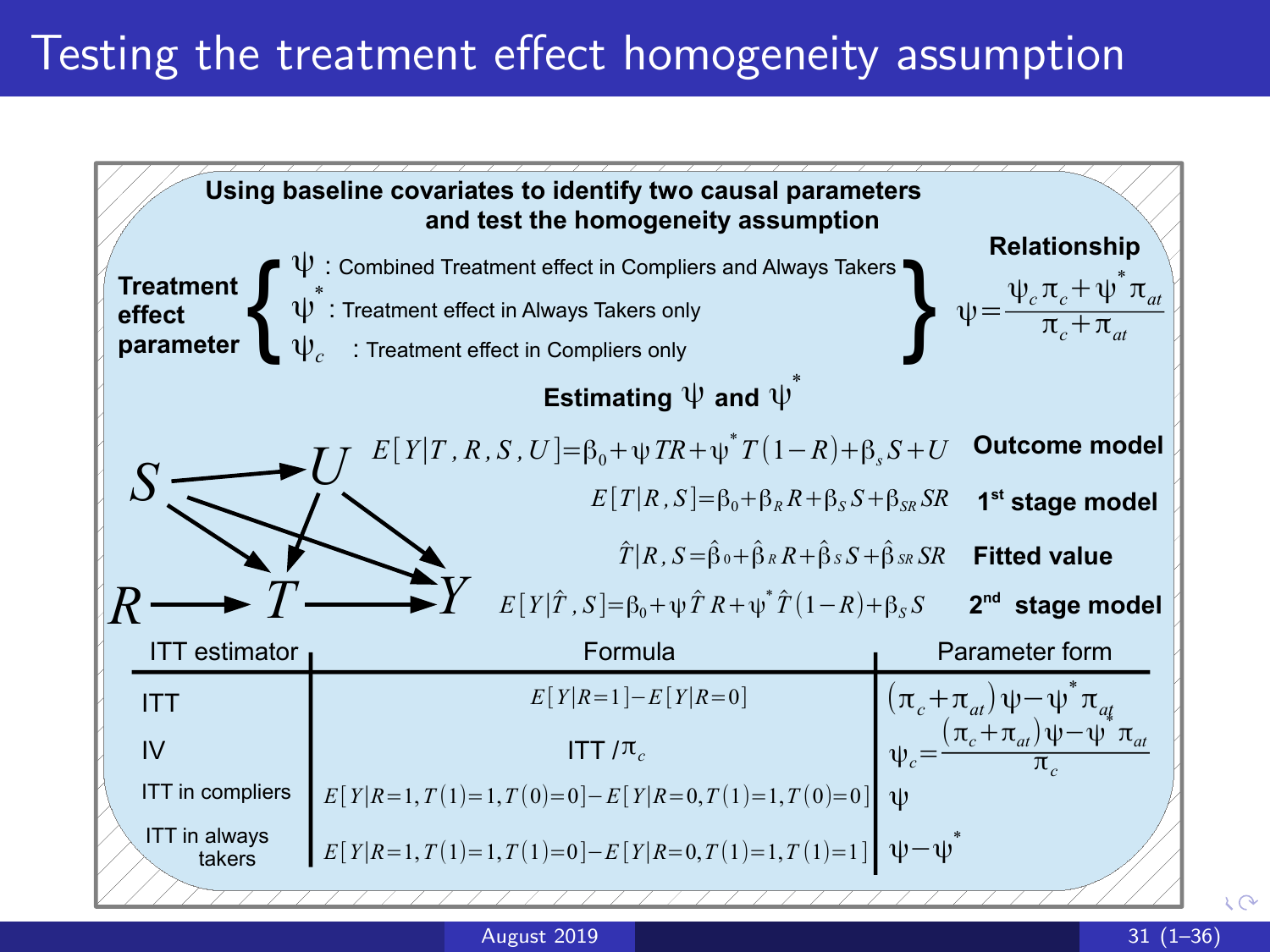#### Deriving the Principal Stratum Estimand

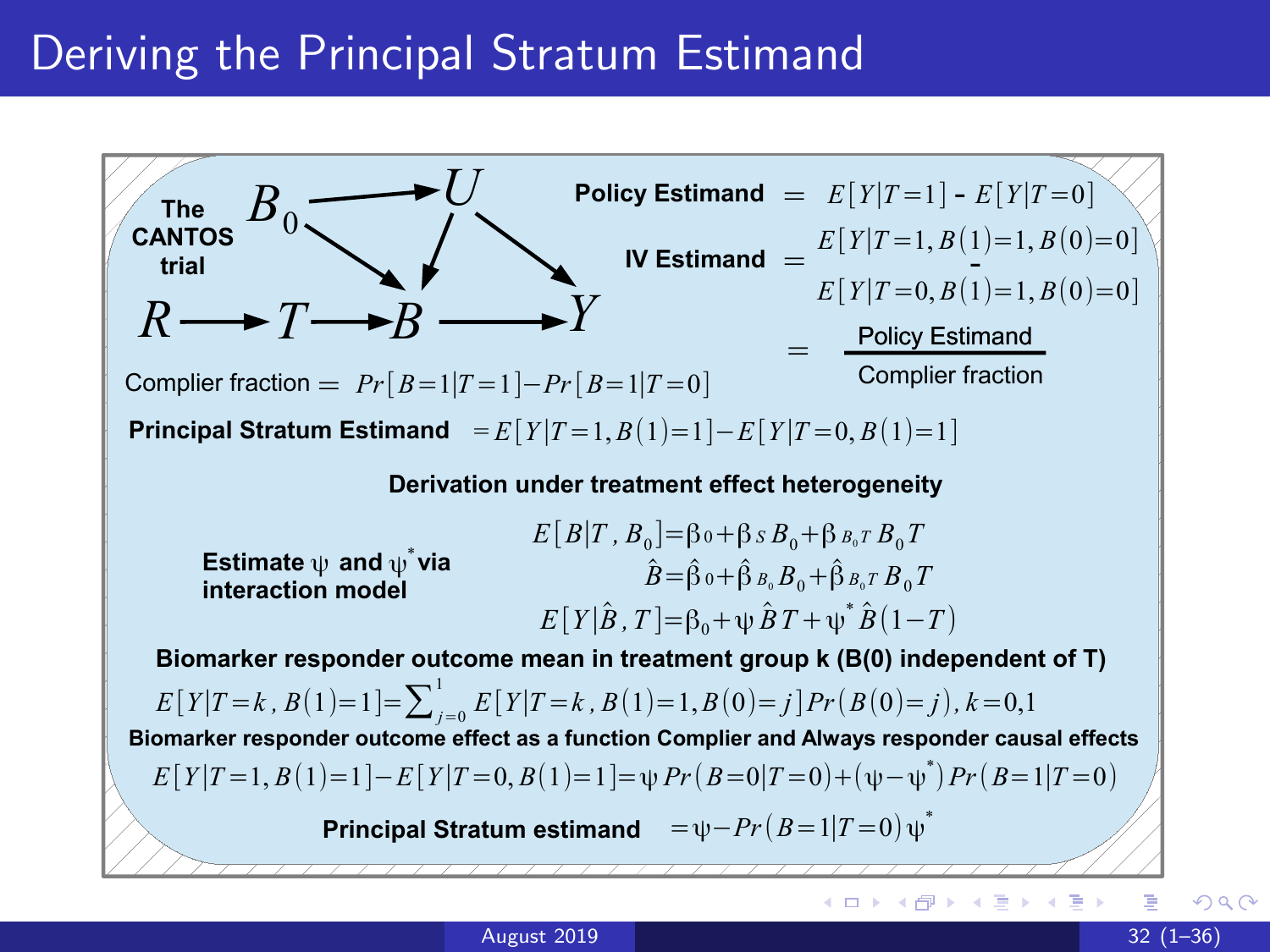

 $\Omega$ 

イロト イ押ト イヨト イヨト